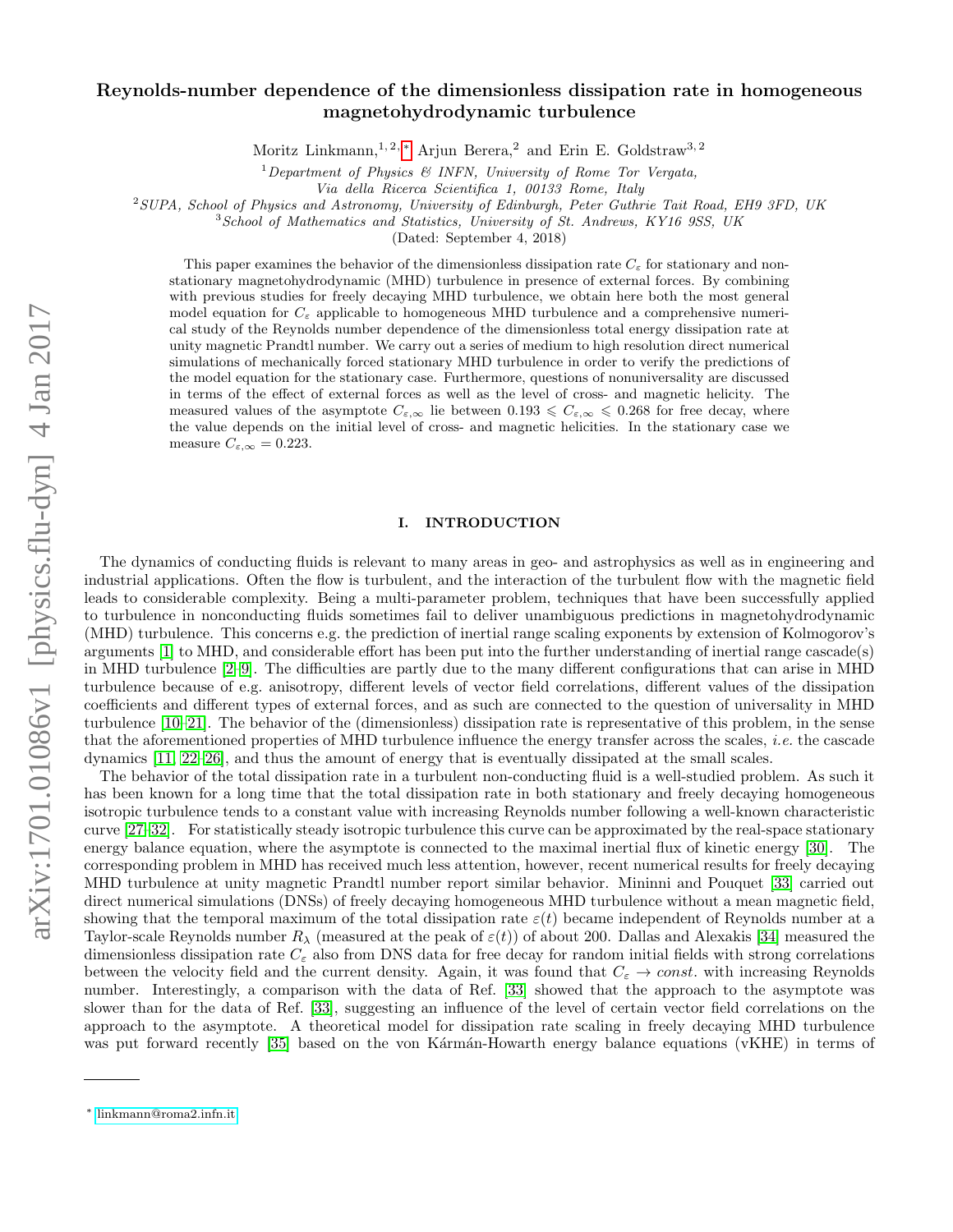Elsässer fields [\[36\]](#page-16-9). For unity magnetic Prandtl number it predicts the dependence of  $C_{\varepsilon}$  on a generalized Reynolds number  $R_{-} \equiv z^{-} L^{+}/(\nu + \mu)$ , with  $z^{-}$  denoting the root-mean-square value of one Elsässer field,  $L^{+}$  the integral scale corresponding to the other Elsässer field, while  $\nu$  and  $\mu$  are the kinematic viscosity and the magnetic resistivity, respectively. The model equation has the following form

<span id="page-1-0"></span>
$$
C_{\varepsilon} = C_{\varepsilon,\infty} + \frac{C}{R_{-}} + \frac{D}{R_{-}^{2}} + O(R_{-}^{-3}), \qquad (1)
$$

where  $C$  and  $D$  are time-dependent coefficients depending on several parameters, which themselves depend on the magnetic, cross- and kinetic helicities. The predictions of this equation were subsequently tested against data obtained from medium to high resolution DNSs of freely decaying homogeneous MHD turbulence leading to a very good agreement between theory and data.

In summary, there is compelling numerical and theoretical evidence for finite dissipation in freely decaying MHD turbulence at least for unity magnetic Prandtl number  $Pm = \nu/\mu$ , while so far no systematic results for the stationary case have been reported. In this paper we extend the derivation carried out in Ref. [\[35\]](#page-16-8) to include the effects of external forces and we present the first systematic study of dissipation rate scaling for stationary MHD turbulence. In order to be able to test the model equation against DNS data for a large range of generalized Reynolds numbers, we concentrate on the case  $Pm = 1$ . The most general form of Eq. [\(1\)](#page-1-0) for nonstationary flows with large-scale external forcing is derived, which can be applied to freely decaying and stationary flows by setting the corresponding terms to zero. This generalization of Eq. [\(1\)](#page-1-0) is the first main result of the paper, it is applicable to both freely decaying and stationary MHD turbulence. It implies that the dissipation rate of total energy is finite in the limit  $R_-\to\infty$  in analogy to hydrodynamics, and highlights the dependence of the coefficients  $C$  and  $D$  on the external forces. As such, Eq. [\(1\)](#page-1-0) predicts nonuniversal values of the asymptotic value  $C_{\varepsilon,\infty}$  of the dimensionless dissipation rate in the infinite Reynolds number limit and of the approach to the asymptote for a variety of MHD flows. The resulting theoretical predictions for the stationary case are compared to DNS data for stationary MHD turbulence for three different types of mechanical forcing while the results for the freely decaying case [\[35\]](#page-16-8) are reviewed for completeness. The DNS data shows good agreement with Eq. [\(1\)](#page-1-0) and the different forcing schemes have no measurable effect on the values of the coefficients in Eq. [\(1\)](#page-1-0). The measured values of  $C_{\varepsilon,\infty}$  lie between  $0.193 \leq C_{\varepsilon,\infty} \leq 0.268$  for free decay, where the value depends on the initial level of cross- and magnetic helicities. In the stationary case we measure  $C_{\varepsilon,\infty} = 0.223$ .

This paper is organized as follows. We begin by reviewing the formulation of the MHD equations in terms of Elsässer fields in Sec. [II](#page-1-1) where we introduce the basic quantities we aim to study in both formulations of the MHD equations. In Section [III](#page-3-0) we extend the derivation put forward in Ref. [\[35\]](#page-16-8) to nonstationary MHD turbulence. The model equation is verified against DNS data for statistically steady MHD turbulence and the comparison to data for freely decaying MHD turbulence presented in Ref. [\[35\]](#page-16-8) is reviewed in Sec. [IV,](#page-9-0) where special emphasis is given to the question of nonuniversality of MHD turbulence in the context of external forces and the level of cross- and magnetic helicities. Our results are summarized and discussed in the context of related work in hydrodynamic and MHD turbulence in Sec. [V,](#page-14-0) where we also outline suggestions for further work.

# <span id="page-1-1"></span>II. THE TOTAL DISSIPATION IN TERMS OF ELSÄSSER FIELDS

In this paper we consider statistically homogeneous MHD turbulence in the absence of a background magnetic field. The flow is taken to be incompressible, leading to the following set of coupled partial differential equations

$$
\partial_t \mathbf{u} = -\frac{1}{\rho} \nabla P - (\mathbf{u} \cdot \nabla) \mathbf{u} + \frac{1}{\rho} (\nabla \times \mathbf{b}) \times \mathbf{b} + \nu \Delta \mathbf{u} + \mathbf{f}_u ,
$$
\n(2)

$$
\partial_t \mathbf{b} = (\mathbf{b} \cdot \nabla) \mathbf{u} - (\mathbf{u} \cdot \nabla) \mathbf{b} + \mu \Delta \mathbf{b} + \mathbf{f}_b , \qquad (3)
$$

<span id="page-1-3"></span><span id="page-1-2"></span>
$$
\nabla \cdot \mathbf{u} = 0 \text{ and } \nabla \cdot \mathbf{b} = 0 , \qquad (4)
$$

where u denotes the velocity field, b the magnetic induction expressed in Alfvén units,  $\nu$  the kinematic viscosity,  $\mu$  the magnetic resistivity, P the thermodynamic pressure,  $f_u$  and  $f_b$  are external mechanical and electromagnetic forces, which may be present, and  $\rho$  denotes the density which is set to unity for convenience. Equations [\(2\)](#page-1-2)-[\(4\)](#page-1-3) are considered on a three-dimensional domain  $\Omega$ , which due to homogeneity can either be the full space  $\mathbb{R}^3$  or a subdomain  $[0, L_{box})^3$ with periodic boundary conditions. The MHD equations  $(2)-(4)$  $(2)-(4)$  $(2)-(4)$  can be formulated more symmetrically using Elsässer variables  $\boldsymbol{z}^{\pm} = \boldsymbol{u} \pm \boldsymbol{b}$  [\[37\]](#page-16-10)

$$
\partial_t \mathbf{z}^{\pm} = -\frac{1}{\rho} \nabla \tilde{P} - (\mathbf{z}^{\mp} \cdot \nabla) \mathbf{z}^{\pm} + (\nu + \mu) \Delta \mathbf{z}^{\pm} + (\nu - \mu) \Delta \mathbf{z}^{\mp} + \mathbf{f}^{\pm} , \qquad (5)
$$

$$
\nabla \cdot \mathbf{z}^{\pm} = 0 \tag{6}
$$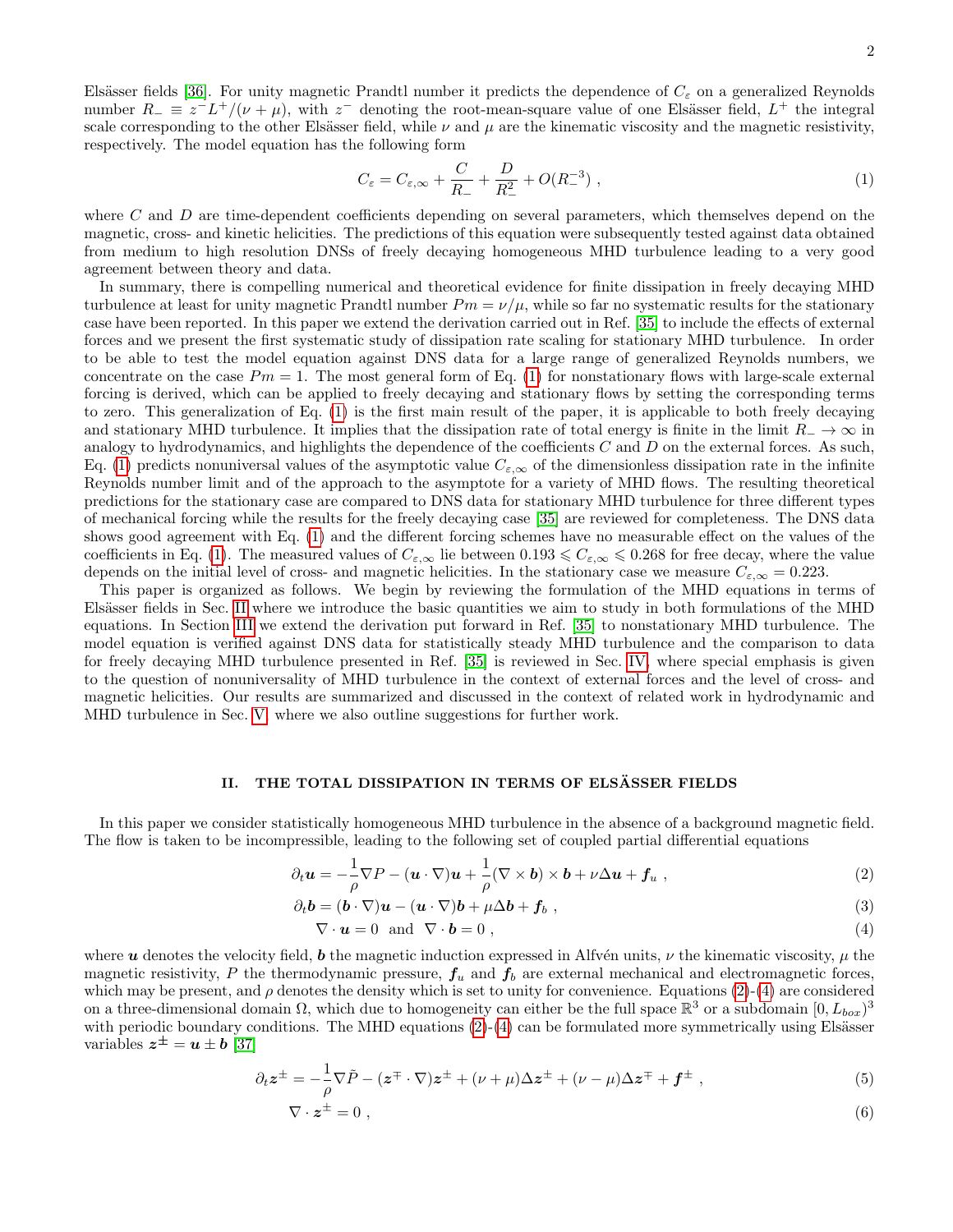where  $f^{\pm} = f_u \pm f_b$  and the pressure  $\tilde{P}$  consists of the sum of the thermodynamic pressure P and the magnetic pressure  $\rho |\mathbf{b}|^2/2$ . Which formulation of the MHD equations is chosen often depends on the physical problem, for some problems the Elsässer formalism is technically convenient, while the formulation using the primary fields  $u$  and  $b$ facilitates physical understanding. The ideal invariants total energy  $E(t)$ , cross-helicity  $H_c(t)$  and magnetic helicity  $H_m(t)$  are given in the respective formulations of the MHD equation by

$$
E(t) = \frac{1}{2} \int_{\Omega} d\mathbf{k} \langle |\hat{\mathbf{u}}(\mathbf{k},t)|^2 + |\hat{\mathbf{b}}(\mathbf{k},t)|^2 \rangle = \frac{1}{4} \int_{\Omega} d\mathbf{k} \langle |\hat{\mathbf{z}}^+(\mathbf{k},t)|^2 + |\hat{\mathbf{z}}^-(\mathbf{k},t)|^2 \rangle , \qquad (7)
$$

$$
H_c(t) = \int_{\Omega} d\mathbf{k} \langle \hat{\mathbf{u}}(\mathbf{k}, t) \cdot \hat{\mathbf{b}}(-\mathbf{k}, t) \rangle = \frac{1}{4} \int_{\Omega} d\mathbf{k} \langle |\hat{\mathbf{z}}^+(\mathbf{k}, t)|^2 - |\hat{\mathbf{z}}^-(\mathbf{k}, t)|^2 \rangle ,
$$
\n(8)

$$
H_m(t) = \int_{\Omega} d\mathbf{k} \, \langle \hat{\mathbf{a}}(\mathbf{k},t) \cdot \hat{\mathbf{b}}(-\mathbf{k},t) \rangle = \frac{1}{4} \int_{\Omega} d\mathbf{k} \, \left\langle \left[ \frac{i\mathbf{k}}{k^2} \times (\hat{\mathbf{z}}^+(\mathbf{k},t) - \hat{\mathbf{z}}^-(\mathbf{k},t)) \right] \cdot (\hat{\mathbf{z}}^+(-\mathbf{k},t) - \hat{\mathbf{z}}^-(-\mathbf{k},t)) \right\rangle \;, \tag{9}
$$

with  $\hat{b}$ ,  $\hat{u}$  and  $\hat{z}^{\pm}$  denoting the respective Fourier transforms of the magnetic, velocity and Elsässer fields, while  $\hat{a}$  is the Fourier transform of the magnetic vector potential  $a$ . The angled brackets indicate an ensemble average. Equation [\(9\)](#page-2-0) is gauge-independent as shown in Appendix [A.](#page-15-5)

We now motivate the use of the Elsässer formulation for the study of the dimensionless dissipation coefficient in MHD. In hydrodynamics, the dimensionless dissipation coefficient  $C_{\varepsilon,u}$  is defined in terms of the Taylor surrogate expression for the total dissipation rate,  $U^3/L_u$ , where U denotes the root-mean-square (rms) value of the velocity field and  $L<sub>u</sub>$  the integral scale defined with respect to the velocity field, as

<span id="page-2-1"></span><span id="page-2-0"></span>
$$
C_{\varepsilon,u} \equiv \varepsilon_{kin} \frac{L_u}{U^3} \tag{10}
$$

However, in MHD there are several quantities that may be used to define an MHD analogue to the Taylor surrogate expression, such as the rms value B of the magnetic field, one of the different length scales defined with respect to either **b** or  $u$ , or the total energy.

Since the total dissipation in MHD turbulence should be related to the flux of total energy through different scales, one may think of defining a dimensionless dissipation coefficient for MHD in terms of the total energy. However, this would lead to a nondimensionalization of the hydrodynamic transfer term  $u \cdot (u \cdot \nabla)u$  with a magnetic quantity. This can be seen by considering the analog of the von Kármán-Howarth energy balance equation in real space [\[38\]](#page-16-11) stated here for the case of free decay

$$
-d_t E(t) = \varepsilon(t) = -\partial_t (B_{LL}^{uu}(r,t) + B_{LL}^{bb}(r,t)) + \frac{3}{2r^4} \partial_r \left( \frac{r^4}{6} B_{LLL}^{uuu}(r,t) + r^4 C_{LLL}^{bbu}(r,t) \right) + \frac{6}{r} C^{bub}(r,t) + \frac{1}{r^4} \partial_r \left( r^4 \partial_r (\nu B_{LL}^{uu}(r,t) + \mu B_{LL}^{bb}(r,t)) \right) ,
$$
(11)

where  $B_{LL}^{uu}$ ,  $B_{LL}^{bb}$  and  $B_{LLL}^{uu}$  are the longitudinal structure functions,  $C_{LLL}^{bbu}$  the longitudinal correlation function and  $C^{bub}$  another correlation function. The longitudinal structure and correlation functions are given by

$$
B_{LL}^{uu}(r,t) = \langle (\delta u_L(\mathbf{r},t))^2 \rangle \tag{12}
$$

$$
B_{LL}^{bb}(r,t) = \langle (\delta b_L(\mathbf{r},t))^2 \rangle , \qquad (13)
$$

$$
B_{LLL}^{uuu}(r,t) = \langle (\delta u_L(\mathbf{r},t))^3 \rangle , \qquad (14)
$$

$$
C_{LLL}^{bbu}(r,t) = \langle u_L(\boldsymbol{x},t) b_L(\boldsymbol{x},t) b_L(\boldsymbol{x}+\boldsymbol{r},t) \rangle \;, \tag{15}
$$

where  $r = |\mathbf{r}|$  and  $v_L = \mathbf{v} \cdot \mathbf{r}/r$  denotes the longitudinal component of a vector field  $\mathbf{v}$ , that is its component parallel to the displacement vector  $r$ , and

$$
\delta v_L(\mathbf{r}) = [\mathbf{v}(\mathbf{x} + \mathbf{r}) - \mathbf{v}(\mathbf{x})] \cdot \frac{\mathbf{r}}{r}, \qquad (16)
$$

its longitudinal increment. The function  $C^{bub}$  is defined through the third-order correlation tensor

$$
C_{ij,k}^{bub}(\boldsymbol{r},t) = \langle (u_i(\boldsymbol{x})b_j(\boldsymbol{x}) - b_i(\boldsymbol{x})u_j(\boldsymbol{x}))b_k(\boldsymbol{x}+\boldsymbol{r}) \rangle = C^{bub}(r,t)\left(\frac{r_j}{r}\delta_{ik} - \frac{r_i}{r}\delta_{jk}\right).
$$
\n(17)

As can be seen from their respective definitions, the functions  $C_{LLL}^{bbu}$  and  $C^{bub}$  scale with  $B^2U$  while the function  $B_{LLL}^{uuu}$  scales with  $U^3$ . If Eq. [\(11\)](#page-2-1) were to be nondimensionalized with respect to the total energy then the purely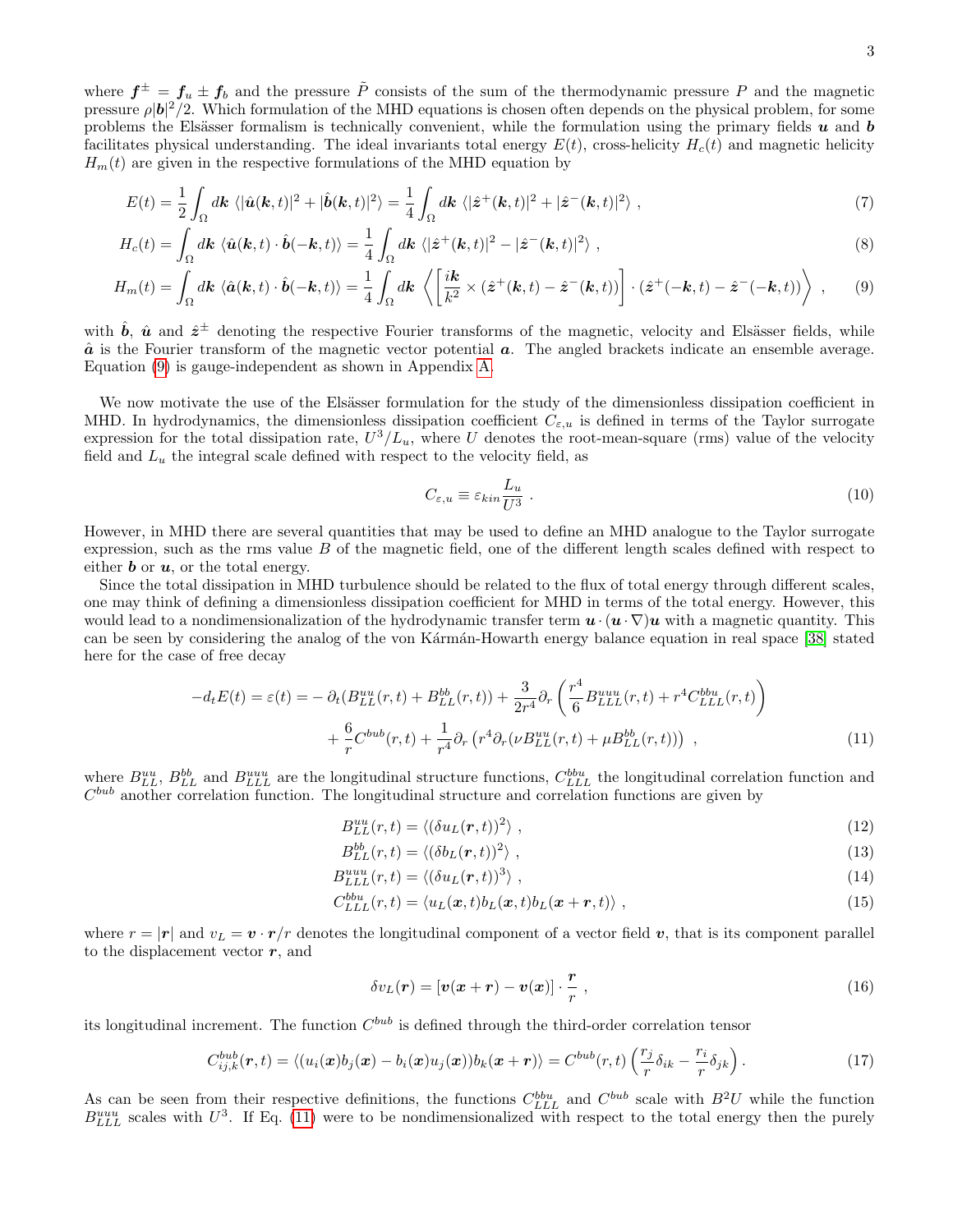hydrodynamic term  $B_{LLL}^{uuu}$  would be scaled partially by a magnetic quantity.

This problem of inconsistent nondimensionalization can be avoided by working with Elsässer fields, which requires an expression for the total dissipation rate  $\varepsilon(t)$  in terms of Elsässer fields. The total rate of energy dissipation in MHD turbulence is given by the sum of Ohmic and viscous dissipation

$$
\varepsilon(t) = \varepsilon_{mag}(t) + \varepsilon_{kin}(t) \tag{18}
$$

where

$$
\varepsilon_{mag}(t) = \mu \int_{\Omega} d\mathbf{k} \; k^2 \langle |\hat{\mathbf{b}}(\mathbf{k}, t)|^2 \rangle \; , \tag{19}
$$

$$
\varepsilon_{kin}(t) = \nu \int_{\Omega} d\mathbf{k} \; k^2 \langle |\hat{\mathbf{u}}(\mathbf{k}, t)|^2 \rangle \; . \tag{20}
$$

Similarly, the total dissipation rate can be decomposed into its respective contributions from the Elsässer dissipation rates

$$
\varepsilon(t) = \frac{1}{2} \big( \varepsilon_+(t) + \varepsilon_-(t) \big) \tag{21}
$$

where the Elsässer dissipation rates are defined as

$$
\varepsilon^{\pm}(t) = \nu_{+} \int_{\Omega} d\mathbf{k} \; k^{2} \langle |\hat{\mathbf{z}}^{\pm}(\mathbf{k},t)|^{2} \rangle + \nu_{-} \int_{\Omega} d\mathbf{k} \; k^{2} \langle \hat{\mathbf{z}}^{\pm}(\mathbf{k},t) \cdot \hat{\mathbf{z}}^{\mp}(-\mathbf{k},t) \rangle , \tag{22}
$$

with  $\nu_{\pm} = (\nu \pm \mu)$ . The total dissipation rate relates to the sum of the Elsässer dissipation rates

$$
\varepsilon^{+}(t) + \varepsilon^{-}(t) = \varepsilon(t) + \varepsilon_{H_c}(t) + \varepsilon(t) - \varepsilon_{H_c}(t) = 2\varepsilon(t) , \qquad (23)
$$

where the cross-helicity dissipation rate  $\varepsilon_{H_c}$  is given by

$$
\varepsilon_{H_c}(t) = \frac{1}{2} \left( \varepsilon^+(t) - \varepsilon^-(t) \right) \,. \tag{24}
$$

Since this paper is concerned with both stationary and nonstationary flows, the total energy input rate  $\iota$  must also be considered. Similar to the dissipation rate, the input rate can be split up into either kinetic and magnetic contributions or the Elsässer contributions  $\iota^{\pm}(t)$ 

$$
u(t) = \iota_{mag}(t) + \iota_{kin}(t) \tag{25}
$$

$$
u(t) = \frac{1}{2} (t^+(t) + t^-(t)) \tag{26}
$$

The latter equation can be rewritten as

$$
\iota^{+}(t) = \iota(t) + \frac{1}{2} \left( \iota^{+}(t) - \iota^{-}(t) \right) = \iota(t) + \iota_{H_c}(t) , \qquad (27)
$$

where  $\iota_{H_c}$  denotes the input rate of the cross-helicity.

### <span id="page-3-0"></span>III. DERIVATION OF THE EQUATION

Since the total dissipation rate can be expressed either in terms of the Elsässer fields or the primary fields  $u$  and  $b$ , it should be possible to describe it also by the vKHE for  $z^{\pm}$  [\[36\]](#page-16-9). For the freely decaying case no further complication arises as the rate of change of total energy, which figures on the left-hand side of the energy balance, equals the total dissipation rate. However, in the more general case the rate of change of the total energy is given by the difference of energy input and dissipation. That is, in the most general case the total energy dissipation rate is given by

$$
\varepsilon(t) = \iota(t) - d_t E(t) \tag{28}
$$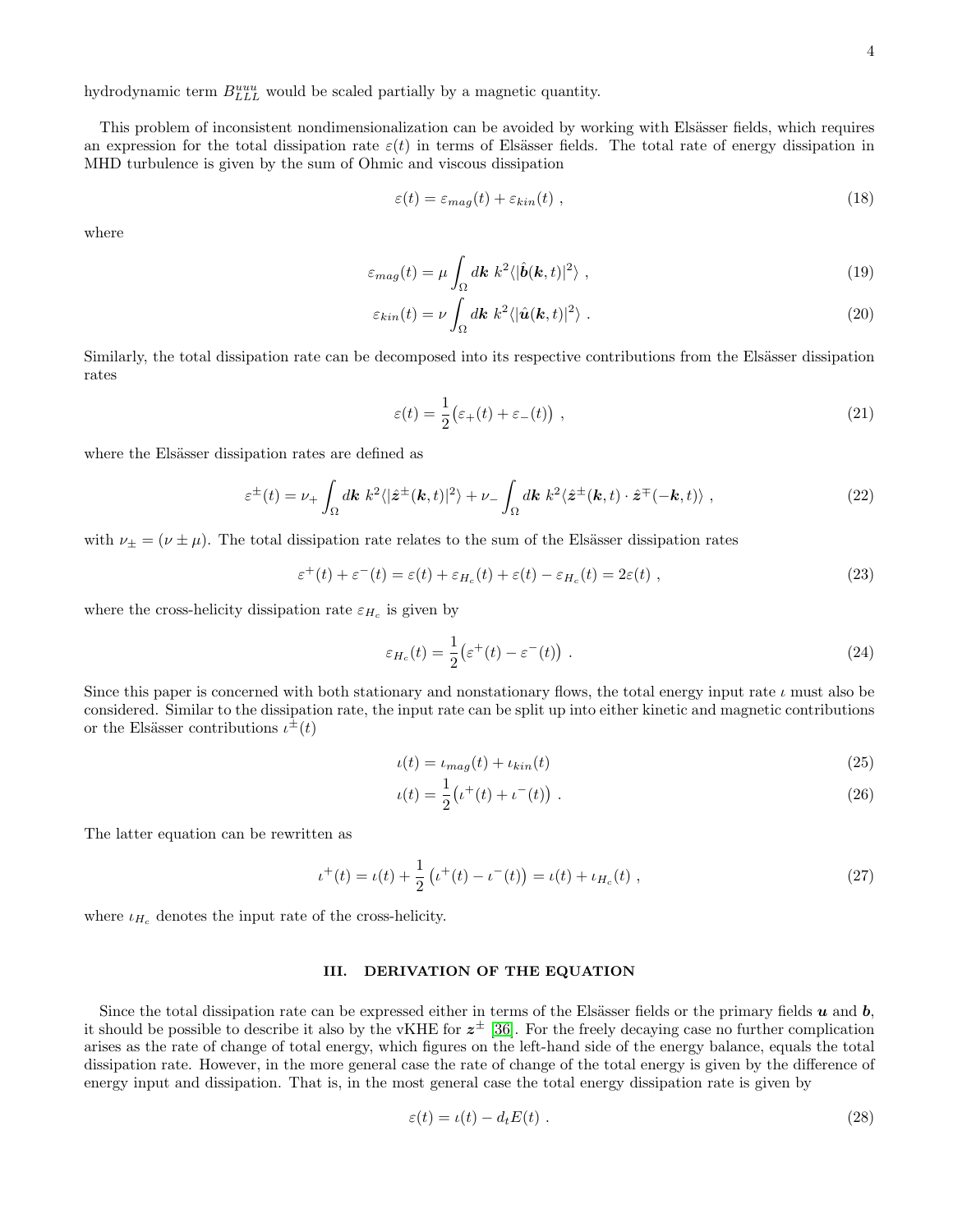For the stationary case  $d_t E(t) = 0$  and one obtains  $\varepsilon(t) = \iota(t)$ . For the freely decaying case  $\iota(t) = 0$  and the change in total energy is due to dissipation only, that is  $-d_t E(t) = \varepsilon(t)$ . In terms of Elsässer variables  $\varepsilon(t)$  can also be expressed as

$$
\varepsilon(t) = \iota(t) - d_t E(t) = \iota(t) - d_t E^{\pm}(t) \mp d_t H_c(t) , \qquad (29)
$$

where  $E^{\pm}(t)$  denote the Elsässer energies. Since we have related the total dissipation rate to the rate of change of the Elsässer energies, we are now in a position to consider the energy balance equations for  $z^{\pm}$ , which are stated here for the most general case of homogeneous forced nonstationary MHD flows without a mean magnetic field

$$
-\partial_t E^{\pm}(t) + I^{\pm}(r,t) = -\frac{3}{4} \partial_t B_{LL}^{\pm \pm}(r,t) - \frac{\partial_r}{r^4} \left( \frac{3r^4}{2} C_{LL,L}^{\pm \mp \pm}(r,t) \right) + \frac{3}{4r^4} \partial_r \left( r^4 \partial_r (\nu + \mu) B_{LL}^{\pm}(r,t) \right) + \frac{3}{4r^4} \partial_r \left( r^4 \partial_r (\nu - \mu) B_{LL}^{\mp}(r,t) \right) ,
$$
(30)

where  $I^{\pm}(r,t)$  are (scale-dependent) energy input terms and

$$
C_{LL,L}^{\pm \mp \mp}(r,t) = \langle z_L^{\pm}(\mathbf{x},t) z_L^{\mp}(\mathbf{x},t) z_L^{\pm}(\mathbf{x}+\mathbf{r},t) \rangle ,
$$
\n(31)

<span id="page-4-1"></span>
$$
B_{LL}^{\pm\pm}(r,t) = \langle (\delta z_L^{\pm}(\mathbf{r},t))^2 \rangle , \qquad (32)
$$

$$
B_{LL}^{\pm \mp}(r,t) = \langle \delta z_L^{\pm}(\mathbf{r},t) \delta z_L^{\mp}(\mathbf{r},t) \rangle \tag{33}
$$

are the third-order longitudinal correlation function and the second-order structure functions of the Elsässer fields, respectively. As can be seen from the definition, the third-order correlation function scales with  $(z^{\pm})^2 z^{\mp}$ , where  $z^{\pm}$ denote the respective rms values of the Elsässer fields. This permits a consistent nondimensionalization of the Elsässer vKHE using the appropriate quantities defined in terms of Elsässer variables. As such the complication that arose if the energy balance was written in terms of  $\boldsymbol{b}$  and  $\boldsymbol{u}$  can be circumvented. This motivates the definition of the dimensionless Elsässer dissipation rates as

<span id="page-4-0"></span>
$$
C_{\varepsilon}^{\pm}(t) \equiv \frac{\varepsilon(t)L_{\pm}(t)}{z^{\pm}(t)^{2}z^{\mp}(t)},
$$
\n(34)

where

$$
L_{\pm}(t) = \frac{3\pi}{8E^{\pm}(t)} \int_{\Omega} d\mathbf{k} \; k^{-1} \langle |\mathbf{z}^{\pm}(\mathbf{k},t)|^2 \rangle \; , \tag{35}
$$

are the integral scales defined with respect to  $z^{\pm}$  [\[39\]](#page-16-12). For balanced MHD turbulence, *i.e.*  $H_c = 0$ , one should expect  $C_{\varepsilon}^{+}(t) = C_{\varepsilon}^{-}(t)$ , since

$$
E^{\pm}(t) = 2E(t) \pm 2H_c(t) = 2E(t) .
$$
\n(36)

Therefore all quantities defined with respect to the rms fields  $z^+$  and  $z^-$  should be the same in this case. Finally, the dimensionless dissipation rate  $C_{\varepsilon}(t)$  is defined as

<span id="page-4-2"></span>
$$
C_{\varepsilon}(t) = C_{\varepsilon}^{+}(t) + C_{\varepsilon}^{-}(t) \equiv \frac{\varepsilon(t)L_{+}(t)}{z^{+}(t)^{2}z^{-}(t)} + \frac{\varepsilon(t)L_{-}(t)}{z^{-}(t)^{2}z^{+}(t)}.
$$
\n(37)

Using the definition given in Eq.  $(34)$ , the Elsässer energy balance equations  $(30)$  can now be consistently nondimensionalized. For conciseness the explicit time and spatial dependences are from now on omitted, unless there is a particular point to make.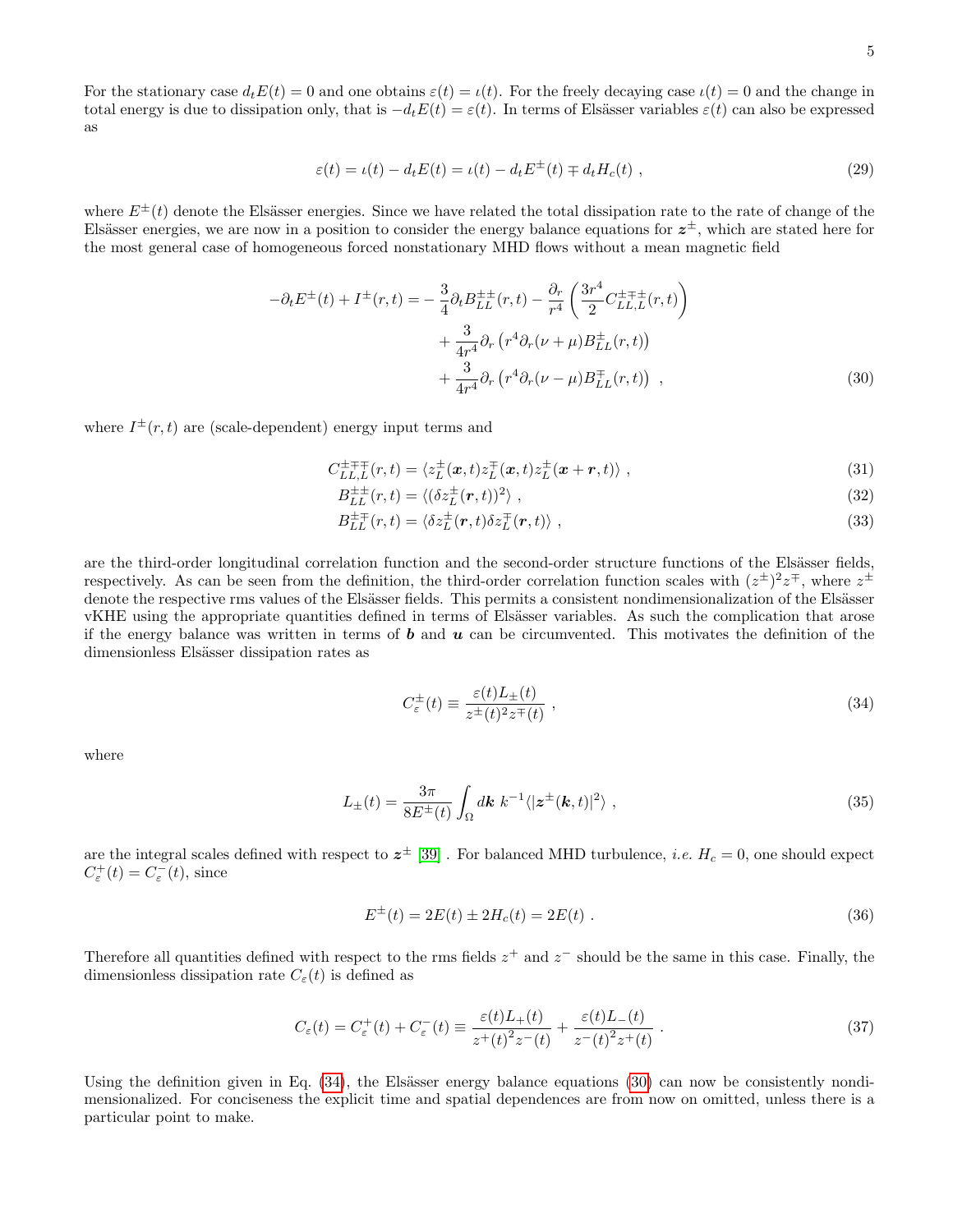### A. Dimensionless von Kármán-Howarth equations

By introducing the nondimensional variables  $\sigma_{\pm} = r/L_{\pm}$  [\[12\]](#page-16-13) and non-dimensionalising Eq. [\(30\)](#page-4-1) as proposed in the definitions of  $C_{\varepsilon}^{\pm}$  given in Eq. [\(34\)](#page-4-0) one obtains

$$
-\left(d_{t}E^{\pm} - I^{\pm}\right) \frac{L_{\pm}}{z^{\pm 2}z^{\mp}} = -\frac{1}{\sigma_{\pm}^{4}} \partial_{\sigma_{\pm}} \left(\frac{3\sigma_{\pm}^{4}C_{LL,L}^{\pm\mp}}{2z^{\pm 2}z^{\mp}}\right) - \frac{L_{z^{\pm}}}{z^{\pm 2}z^{\mp}} \partial_{t} \frac{3B_{LL}^{\pm\pm}}{4} + \frac{\mu + \nu}{L_{\pm}z^{\mp}} \frac{3}{4\sigma_{\pm}^{4}} \left(\sigma_{\pm}^{4} \partial_{\sigma_{\pm}} \frac{B_{LL}^{\pm\pm}}{z^{\pm 2}}\right) + \frac{\nu - \mu}{L_{\pm}z^{\pm}} \frac{3}{4\sigma_{\pm}^{4}} \left(\sigma_{\pm}^{4} \partial_{\sigma_{\pm}} \frac{B_{LL}^{\pm\mp}}{z^{\pm}z^{\mp}}\right)
$$
 (38)

Before proceeding further, the scale-dependent forcing term on the left-hand side of this equation needs to be analyzed in some detail in order to clarify its relation to the energy input rates  $\iota$  and  $\iota^{\pm}$ . The Elsässer energy input  $I^{\pm}$  is given by

<span id="page-5-2"></span>
$$
I^{\pm}(r) = \frac{3}{r^3} \int_0^r dr' r'^2 \langle \mathbf{z}^{\pm}(\mathbf{x} + \mathbf{r}') \cdot \mathbf{f}^{\pm}(\mathbf{x}) \rangle . \tag{39}
$$

Since the energy input rate is given by  $\iota^{\pm} = \langle z^{\pm}(x) \cdot f^{\pm}(x) \rangle$ , the correlation function can be expressed as

$$
\langle z^{\pm}(x+r) \cdot f^{\pm}(x) \rangle = \iota^{\pm} \phi^{\pm}(r/L_f) , \qquad (40)
$$

where  $\phi^{\pm}$  are dimensionless even functions of  $r/L_f$  satisfying  $\phi^{\pm}(0) = 1$  and  $L_f$  the characteristic scale of the forcing. At scales much smaller than the forcing scale, i.e. for  $r/L_f \ll 1$ , for suitable types of forces  $\phi^{\pm}(r/L_f)$  can be expanded in a Taylor series [\[40\]](#page-16-14), leading to the following expression for the energy input

<span id="page-5-0"></span>
$$
I^{\pm}(r) = \frac{3}{r^3} \int_0^r dr' r'^2 t^{\pm} \left[ 1 + \left(\frac{r}{L_f}\right)^2 \frac{\partial^2 \phi^{\pm}}{2\partial (r/L_f)^2} \Big|_{r/L_f=0} + O\left(\left(\frac{r}{L_f}\right)^4\right) \right] \tag{41}
$$

In the limit of infinite Reynolds number the inertial range extends through all wavenumbers, formally implying that  $L_f \to \infty$ , where Eq. [\(41\)](#page-5-0) implies  $I^{\pm}(r) \to \iota^{\pm}$ . Therefore it should be possible to split the term  $I^{\pm}(r)$  into a constant,  $u^{\pm}$ , and a scale-dependent term  $J^{\pm}(r)$ , which encodes the additional scale dependence introduced by realistic, finite Reynolds number forcing. For consistency, this scale-dependent term must vanish in the formal limit  $Re \to \infty$ . This can be achieved by writing  $I^{\pm}(r)$  in terms of the correlation of the force and Elsässer field increments

$$
I^{\pm}(r) = \iota^{\pm} - \frac{3}{2r^3} \int_0^r dr' r'^2 \langle \delta z^{\pm} \cdot \delta f^{\pm} \rangle . \tag{42}
$$

Therefore we define

$$
J^{\pm}(r) = -\frac{3}{2r^3} \int_0^r dr' r'^2 \langle \delta z^{\pm} \cdot \delta f^{\pm} \rangle , \qquad (43)
$$

where  $\lim_{Re\to\infty} J^{\pm}(r) = 0$ . Hence the energy input  $I^{\pm}(r)$  can be expressed as the sum of the scale-independent energy input rate  $\iota^{\pm}$  and a scale-dependent term which vanishes in the formal limit  $Re \to \infty$ 

<span id="page-5-3"></span><span id="page-5-1"></span>
$$
I^{\pm}(r) = \iota^{\pm} + J^{\pm}(r) , \qquad (44)
$$

with  $\lim_{Re\to\infty} J^{\pm}(r) = 0$ . Substitution of Eq. [\(44\)](#page-5-1) into the nondimensionalized energy balance Eq. [\(38\)](#page-5-2) leads to the dimensionless version of the Elsässer vKHE for homogeneous MHD turbulence in the most general case for nonstationary flows at any magnetic Prandtl number

$$
C_{\varepsilon}^{\pm} = -\frac{\partial_{\sigma_{\pm}}}{\sigma_{\pm}^{4}} \left( \frac{3\sigma_{\pm}^{4} C_{LL,L}^{\pm \mp}}{2z^{\pm 2} z^{\mp}} \right) + \frac{L_{\pm}}{z^{\pm 2} z^{\mp}} \left( \pm d_{t} H_{c} - \partial_{t} \frac{3B_{LL}^{\pm \pm}}{4} - J^{\pm} \mp \iota_{H_{c}} \right) + \frac{1}{R_{\mp}} \frac{3\partial_{\sigma_{\pm}}}{2\sigma_{\pm}^{4}} \left( \sigma_{\pm}^{4} \partial_{\sigma_{\pm}} \frac{B_{LL}^{\pm \pm}}{z^{\pm 2}} \right) + \frac{1}{R_{\pm}'} \frac{3\partial_{\sigma_{\pm}}}{2\sigma_{\pm}^{4}} \left( \sigma_{\pm}^{4} \partial_{\sigma_{\pm}} \frac{B_{LL}^{\pm \mp}}{z^{\pm} z^{\mp}} \right) , \tag{45}
$$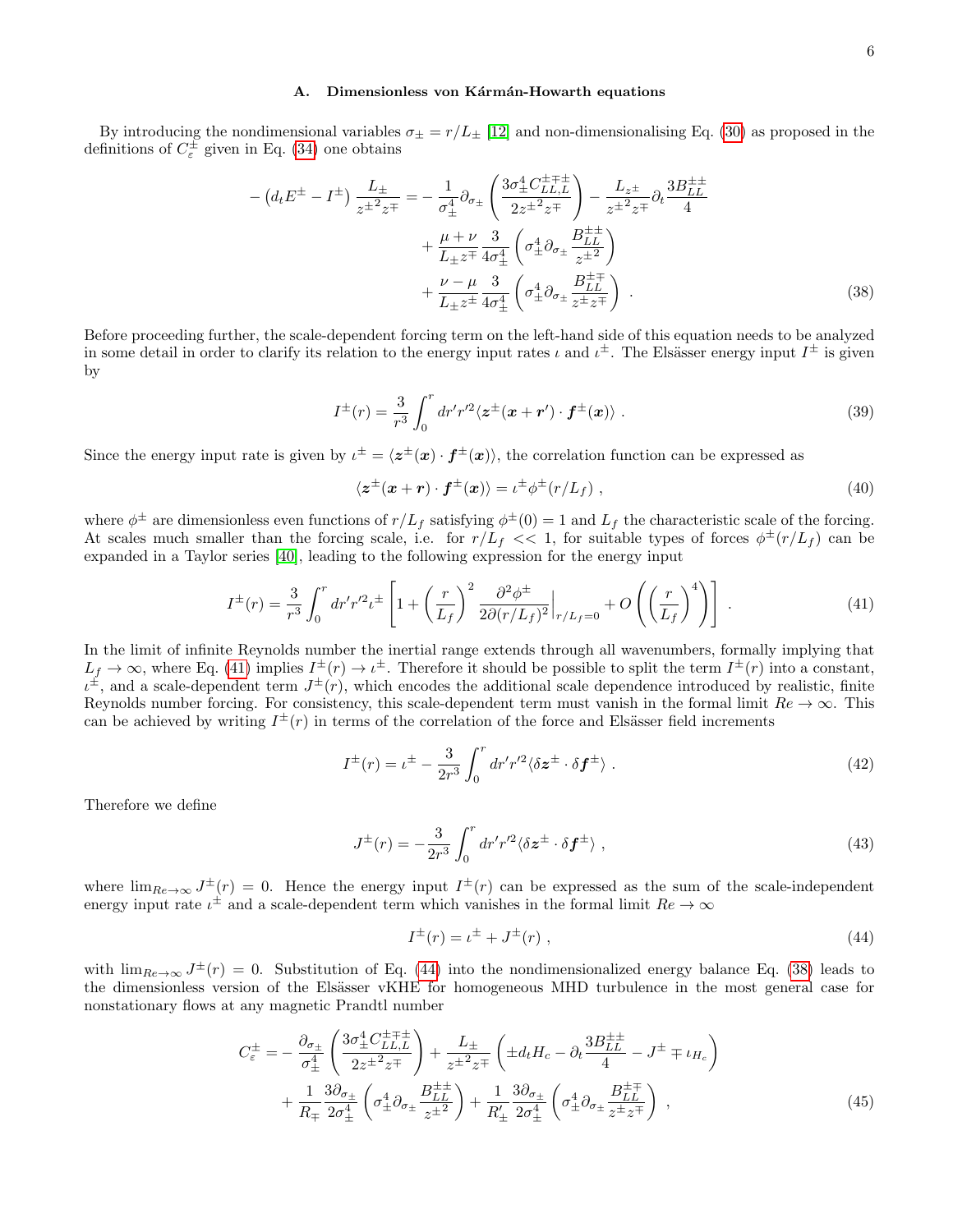where  $R_\mp$  and  $R'_\pm$  denote generalized large-scale Reynolds numbers given by

$$
R_{\mp} = z^{\mp} L_{\pm}/(\nu + \mu)
$$
 and  $R'_{\pm} = z^{\pm} L_{\pm}/(\nu - \mu)$ . (46)

In order to express Eq. [\(45\)](#page-5-3) more concisely, the following dimensionless functions are defined

$$
g^{\pm \mp \pm} = \frac{C_{LL,L}^{\pm \mp \pm}}{z^{\pm 2} z^{\mp}}, \tag{47}
$$

<span id="page-6-1"></span>
$$
h^{\pm \pm} = \frac{B_{LL}^{\pm \pm}}{z^{\pm 2}} \,, \tag{48}
$$

$$
h^{\pm \mp} = \frac{B_{LL}^{\pm \mp}}{z^{\pm} z^{\mp}} \tag{49}
$$

$$
H^{\pm \pm} = \frac{L_{\pm}}{z^{\pm 2} z^{\mp}} \partial_t B_{LL}^{\pm \pm} \tag{50}
$$

$$
F^{\pm} = \frac{L_{\pm}}{z^{\pm 2} z^{\mp}} J^{\pm} \;, \tag{51}
$$

$$
G^{\pm} = \frac{L_{\pm}}{z^{\pm 2} z^{\mp}} d_t H_c , \qquad (52)
$$

<span id="page-6-0"></span>
$$
Q^{\pm} = \frac{L_{\pm}}{z^{\pm 2} z^{\mp}} \iota_{H_c} \;, \tag{53}
$$

such that Eq.  $(45)$  can be written as

$$
C_{\varepsilon}^{\pm} = -\frac{\partial_{\sigma_{\pm}}}{\sigma_{\pm}^{4}} \left( \frac{3\sigma_{\pm}^{4}}{2} g^{\pm \mp \pm} \right) \pm G^{\pm} - \frac{3}{4} H^{\pm \pm} - F^{\pm} \mp Q^{\pm} + \frac{3}{R_{\mp}} \frac{\partial_{\sigma_{\pm}}}{\sigma_{\pm}^{4}} \left( \sigma_{\pm}^{4} \partial_{\sigma_{\pm}} h^{\pm \pm} \right) + \frac{3}{R'_{\mp}} \frac{\partial_{\sigma_{\pm}}}{\sigma_{\pm}^{4}} \left( \sigma_{\pm}^{4} \partial_{\sigma_{\pm}} h^{\pm \mp} \right) .
$$
\n(54)

This equation can be applied to the two simpler cases of freely decaying and stationary MHD turbulence by setting the corresponding terms to zero. For the case of free decay there are no external forces therefore  $F^{\pm} = 0$ , while for the stationary case the terms  $G^{\pm}$  and  $H^{\pm}$  vanish. A further simplification concerns the case  $Pm = 1$ , that is  $\nu = \mu$ , where the inverse of the generalized Reynolds numbers  $R'_\pm$  vanish. In this case the evolution of  $C^{\pm}_{\varepsilon}$  depends only on  $R_{\pm}$ , and an approximate analysis using asymptotic series is possible. Most numerical results are concerned with this case due to computational constraints, hence it would be very difficult to test an approximate equation against DNS data if not only Re but also Pm needs to be varied. From now on the magnetic Prandtl number is therefore set to unity, keeping in mind that the analysis could be extended to  $Pm \neq 1$  provided the approximate equation derived in the following section is consistent with DNS data.

### B. Asymptotic analysis for the case  $Pm = 1$

Equation [\(54\)](#page-6-0) suggests a dependence of  $C_{\varepsilon}^{\pm}$  on  $1/R_{\mp}$ , however, the structure and correlation functions also have a dependence on Reynolds number, which describes their deviation from their respective inertial-range forms. The highest derivative in Eq. [\(54\)](#page-6-0) is multiplied by the small parameter  $1/R<sub>≠</sub>$ , which suggests that this equation may be viewed as singular perturbation problem amenable to asymptotic analysis [\[41\]](#page-16-15). The Elsässer vKHE was rescaled by the rms values of the Elsässer fields and the corresponding integral length scales, where the integral scales are by definition the large-scale quantities, the interpretation in hydrodynamics usually being that they represent the size of the largest eddies. As such, the nondimensionalization was carried out with respect to quantities describing the large scales, that is, with respect to 'outer' variables. Hence outer asymptotic expansions of the nondimensional structure and correlation functions are considered with respect to the inverse of the (large-scale) generalized Reynolds numbers  $1/R_{\pm}$ . We point out that the case  $Pm \neq 1$  would require expansions in two parameters, where the cases  $Pm > 1$  and  $Pm < 1$  must be treated separately due to a sign change in  $R'_{\pm}$  between the two cases.

The formal asymptotic series of a generic function  $f$  [used for conciseness in place of the functions on the right-hand side of Eq. [\(54\)](#page-6-0)] up to second order in  $1/R<sub>\mp</sub>$  reads

$$
f = f_0 + \frac{1}{R_{\mp}} f_1 + \frac{1}{R_{\mp}^2} f_2 + O(R_{\mp}^{-3}) \tag{55}
$$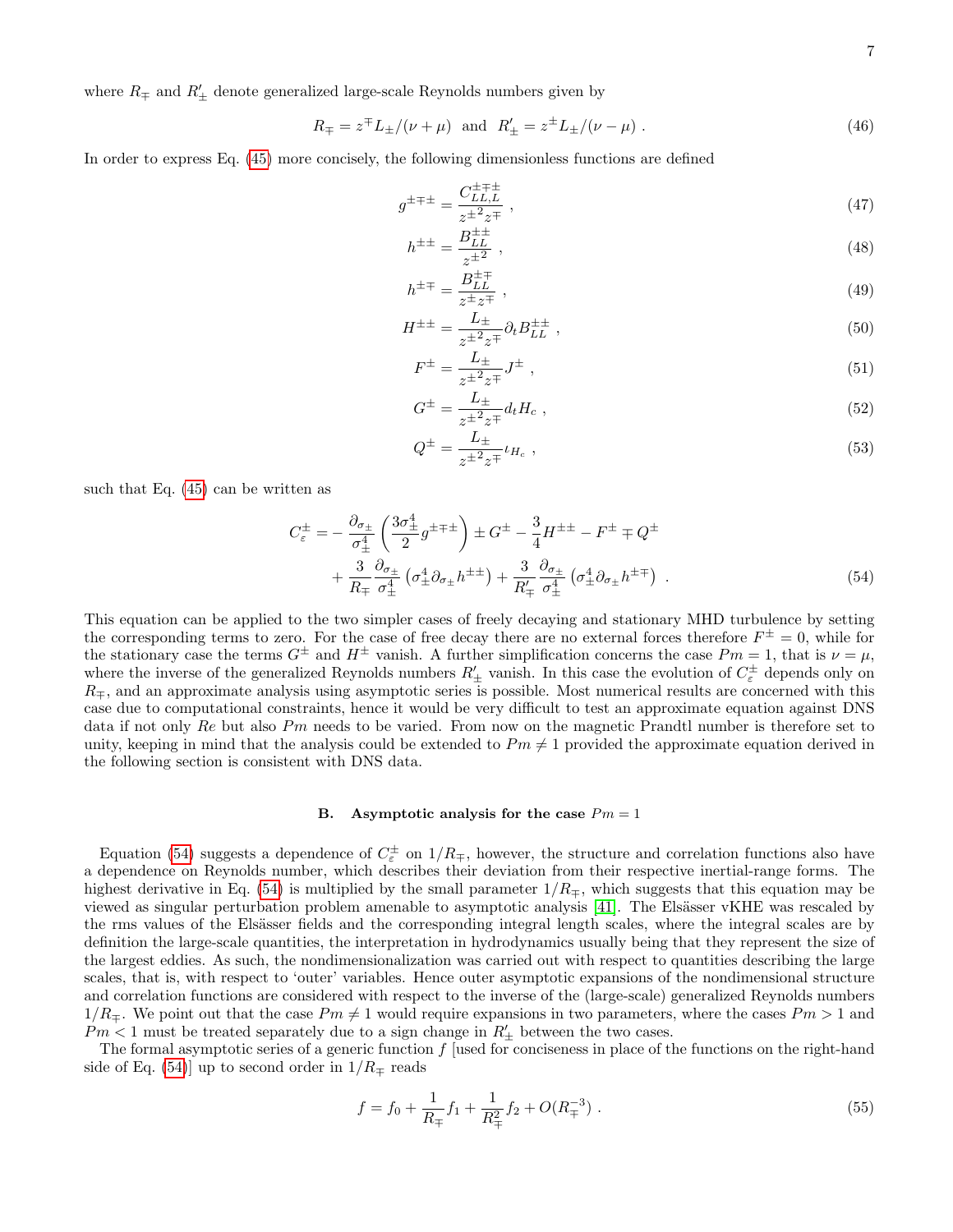After substitution of the expansions into Eq. [\(54\)](#page-6-0), collecting terms of the same order in  $1/R<sub>\mp</sub>$ , one arrives at equations describing the behavior of  $C_{\varepsilon}^+$  and  $C_{\varepsilon}^-$ 

$$
C_{\varepsilon}^{\pm} = C_{\varepsilon,\infty}^{\pm} + \frac{C^{\pm}}{R_{\mp}} + \frac{D^{\pm}}{R_{\mp}^2} + O(R_{\mp}^{-3}) \tag{56}
$$

up to second order in  $1/R_{\mp}$ , using the coefficients  $C_{\varepsilon,\infty}^{\pm}$ ,  $C^{\pm}$  and  $D^{\pm}$  defined as

$$
C_{\varepsilon,\infty}^{\pm} = -\frac{\partial_{\sigma_{\pm}}}{\sigma_{\pm}^{4}} \left( \frac{3\sigma_{\pm}^{4}}{2} g_{0}^{\pm \mp \pm} \right) \pm G^{\pm} - \frac{3}{4} H_{0}^{\pm \pm} \mp Q^{\pm} , \qquad (57)
$$

$$
C^{\pm} = \frac{3\partial_{\sigma_{\pm}}}{\sigma_{\pm}^{4}} \left[ \sigma_{\pm}^{4} \left( \partial_{\sigma_{\pm}} h_{0}^{\pm \pm} - \frac{g_{1}^{\pm \mp \pm}}{2} \right) \right] \mp F_{1}^{\pm} - \frac{3}{4} H_{1}^{\pm \pm} , \qquad (58)
$$

$$
D^{\pm} = \frac{3\partial_{\sigma_{\pm}}}{\sigma_{\pm}^{4}} \left[ \sigma_{\pm}^{4} \left( \partial_{\sigma_{\pm}} h_{1}^{\pm \pm} - \frac{g_{2}^{\pm \mp \pm}}{2} \right) \right] \mp F_{2}^{\pm} - \frac{3}{4} H_{2}^{\pm \pm} , \qquad (59)
$$

in order to write Eq. [\(54\)](#page-6-0) in a more concise way. The zero-order term in the expansion of the function  $F^{\pm}$  vanishes, since  $F^{\pm}$  corresponds to the scale-dependent part  $J^{\pm}$  of the energy input which vanishes in the limit  $R_{\mp} \to \infty$ , hence  $F_0^{\pm} = 0$ . According to the definition of  $C_{\varepsilon}$  in Eq. [\(37\)](#page-4-2), the asymptote  $C_{\varepsilon,\infty}$  is given by

<span id="page-7-3"></span><span id="page-7-2"></span><span id="page-7-1"></span>
$$
C_{\varepsilon,\infty} = C_{\varepsilon,\infty}^+ + C_{\varepsilon,\infty}^- \,, \tag{60}
$$

and using the definition of the generalized Reynolds numbers, which implies  $R_+ = (L_-/L_+)(z^+/z^-)R_-$  one can define

$$
C = C^{+} + \frac{L_{-}}{L_{+}} \frac{z^{+}}{z^{-}} C^{-} , \qquad (61)
$$

(D is defined analogously), resulting in the following expression for the dimensionless dissipation rate

<span id="page-7-0"></span>
$$
C_{\varepsilon} = C_{\varepsilon,\infty} + \frac{C}{R_{-}} + \frac{D}{R_{-}^{2}} + O(R_{-}^{-3}).
$$
\n(62)

Since the time dependence of the various quantities in this problem has been suppressed for conciseness, it has to be emphasized that Eq. [\(62\)](#page-7-0) is time dependent, including the Reynolds number R−. Equation [\(62\)](#page-7-0) in conjunction with eqs. [\(57\)](#page-7-1)-[\(59\)](#page-7-2) is the most general asymptotic expression for the Reynolds number dependence of  $C_{\varepsilon}$  developed so far. It is applicable for freely decaying, stationary and non-stationary MHD turbulence in the presence of external forces, and it may be applied to the corresponding problem in non-conducting fluids by setting  $\mathbf{b} = 0$ . As such it extends previous results for freely decaying MHD turbulence [\[35\]](#page-16-8), as well as for the stationary case in homogeneous isotropic turbulence of non-conducting fluids [\[30\]](#page-16-5).

For nonstationary MHD turbulence at the peak of dissipation the term  $H_0^{\pm\pm}$  in Eq. [\(57\)](#page-7-1) vanishes for constant flux of cross-helicity (that is,  $d_t^2 H_c = 0$ ), since in the infinite Reynolds number limit the second-order structure function will have its inertial range form at all scales. By self-similarity the spatial and temporal dependences of e.g.  $B_{LL}^{++}$ should be separable in the inertial range, that is

$$
B_{LL}^{++}(r,t) \sim (\varepsilon^+(t)r)^\alpha \;, \tag{63}
$$

for some value  $\alpha$ , and

$$
\partial_t B_{LL}^{++} \sim \alpha \varepsilon^+(t)^{\alpha-1} \, d_t \varepsilon^+ r^\alpha \,. \tag{64}
$$

At the peak of dissipation

$$
d_t \varepsilon^+|_{t_{peak}} = d_t \varepsilon|_{t_{peak}} - d_t^2 H_c = d_t \varepsilon|_{t_{peak}} = 0 , \qquad (65)
$$

which implies  $H_0^{++}(t_{peak}) = 0$ . Equation [\(57\)](#page-7-1) taken for nonstationary flows at the peak of dissipation is thus identical to Eq. [\(57\)](#page-7-1) for stationary flows, which suggests that at this point in time a nonstationary flow may behave similarly to a stationary flow. We will come back to this point in Sec. [IV.](#page-9-0) Due to selective decay, that is the faster decay of the total energy compared to  $H_c$  and  $H_m$  [\[25\]](#page-16-16), in most situations one could expect  $d_tH_c$  to be small compared to  $\varepsilon$ in the infinite Reynolds number limit. In this case  $G^{\pm} \simeq 0$  and

$$
C_{\varepsilon,\infty}^{\pm}(t_{peak}) = -\frac{\partial_{\sigma_{\pm}}}{\sigma_{\pm}^{4}} \left(\frac{3\sigma_{\pm}^{4}}{2} g_{0}^{\pm\mp\pm}\right) ,
$$
\n(66)

which recovers the inertial-range scaling results of Ref. [\[36\]](#page-16-9) and reduces to Kolmogorov's four-fifth law for  $\mathbf{b} = 0$ .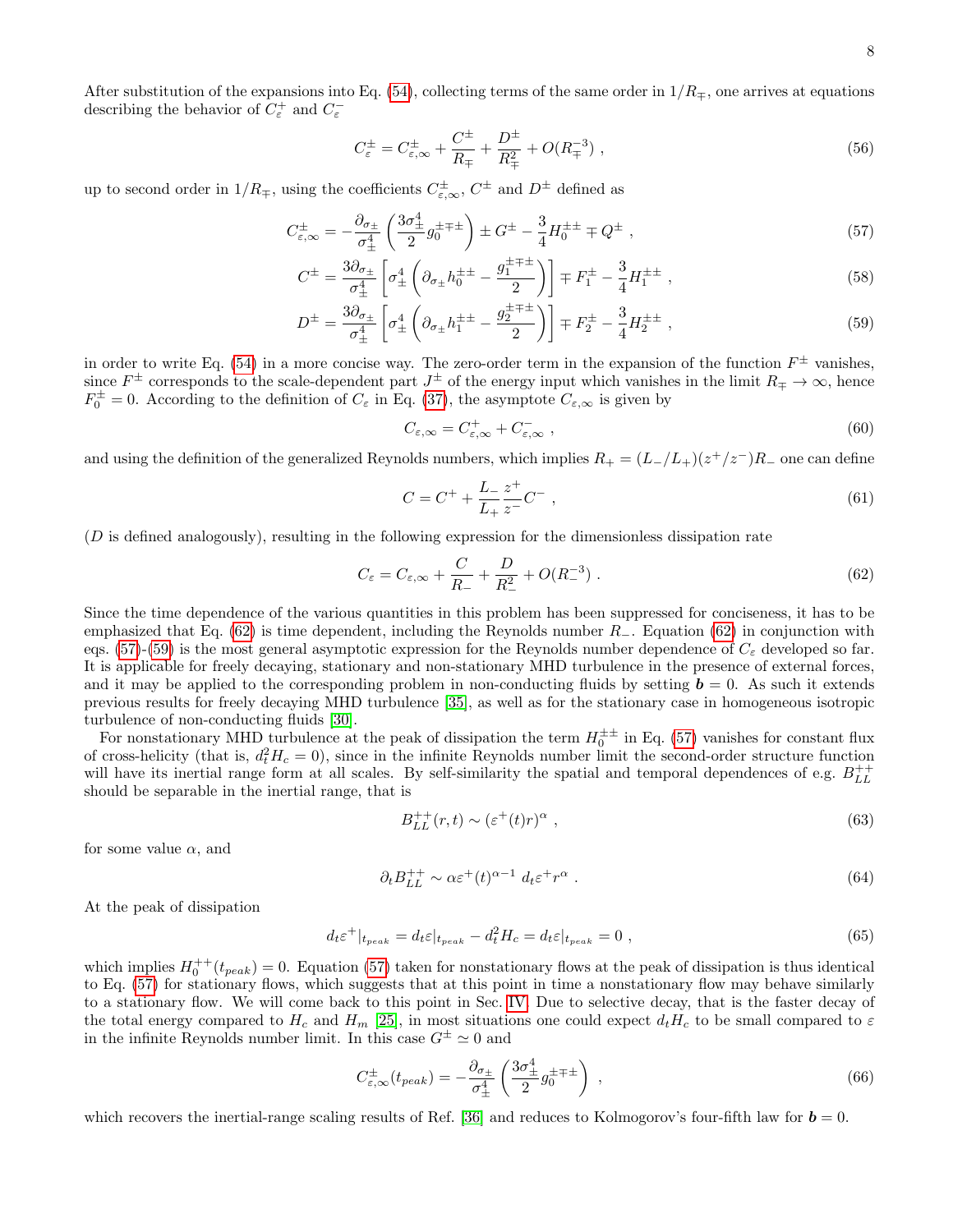In analogy to hydrodynamics, the asymptotes  $C_{\varepsilon,\infty}^{\pm}$  should describe the total energy flux, that is the contribution of the cross-helicity flux to the Elsässer flux should be canceled by the respective terms  $G^{\pm}$  and  $Q^{\pm}$  in Eq. [\(57\)](#page-7-1). However, since this is not immediately obvious from the derivation, further details are given here. For nonstationary turbulence at the peak of dissipation, Eq. [\(57\)](#page-7-1) for the asymptotes  $C_{\varepsilon,\infty}^{\pm}$  reduces to

$$
C_{\varepsilon,\infty}^{\pm} = -\frac{\partial_{\sigma_{\pm}}}{\sigma_{\pm}^4} \left( \frac{3\sigma_{\pm}^4}{2} g_0^{\pm \mp \pm} \right) \pm G^{\pm} \mp Q^{\pm} \tag{67}
$$

The dimensional version of this equation is

<span id="page-8-1"></span>
$$
\varepsilon = -\frac{\partial_r}{r^4} \left( \frac{3r^4}{2} C_{LL,L}^{\pm \mp \pm} \right) \pm d_t H_c \mp \iota_{H_c} \;, \tag{68}
$$

where it is assumed that the function  $C_{LL,L}^{\pm \mp \pm}$  has its inertial range form corresponding to  $g_0^{\pm \mp \pm}$ . The function  $C_{LL,L}^{\pm \mp \pm}$ can also be expressed through the Elsässer increments [\[36\]](#page-16-9)

$$
C_{LL,L}^{\pm \mp \pm} = \frac{1}{4} \left( \langle (\delta z_L^{\pm}(\mathbf{r}))^2 \delta z_L^{\mp}(\mathbf{r}) \rangle - 2 \langle z_L^{\pm}(\mathbf{x}) z_L^{\pm}(\mathbf{x}) z_L^{\mp}(\mathbf{x} + \mathbf{r}) \rangle \right) , \qquad (69)
$$

which can be written in terms of the primary fields  $\boldsymbol{u}$  and  $\boldsymbol{b}$  as

<span id="page-8-0"></span>
$$
C_{LL,L}^{\pm \mp \pm} = \frac{1}{4} \frac{2}{3} \langle (\delta u_L(\mathbf{r}))^3 - 6b_L(\mathbf{x})^2 u_L(\mathbf{x} + \mathbf{r}) \rangle \n= \frac{1}{4} \frac{2}{3} \langle (\delta b_L(\mathbf{r}))^3 - 6u_L(\mathbf{x})^2 b_L(\mathbf{x} + \mathbf{r}) \rangle ,
$$
\n(70)

(see e.g. Ref. [\[36\]](#page-16-9)). The two terms on the first line of Eq. [\(70\)](#page-8-0) are the flux terms in the evolution equation of the total energy, while the two terms on last line correspond to the flux terms in the evolution equation of the cross-helicity [\[36\]](#page-16-9). Now Eq. [\(68\)](#page-8-1) can be expressed in terms of the primary fields

$$
\varepsilon = -\frac{\partial_r}{r^4} \left( \frac{3r^4}{2} C_{LL,L}^{\pm \mp} \right) \pm d_t H_c \mp \iota_{H_c}
$$
  
\n
$$
= -\frac{\partial_r}{r^4} \left( \frac{r^4}{4} \langle (\delta u_L(\mathbf{r}))^3 - 6b_L(\mathbf{x})^2 u_L(\mathbf{x} + \mathbf{r}) \rangle \right)
$$
  
\n
$$
\pm \frac{\partial_r}{r^4} \left( \frac{r^4}{4} \langle (\delta b_L(\mathbf{r}))^3 - 6u_L(\mathbf{x})^2 b_L(\mathbf{x} + \mathbf{r}) \rangle \right) \pm d_t H_c \mp \iota_{H_c}
$$
  
\n
$$
= \varepsilon_T \pm \varepsilon_{H_c} \pm d_t H_c \mp \iota_{H_c} = \varepsilon_T , \qquad (71)
$$

where  $\varepsilon_T$  is the flux of total energy and  $\varepsilon_{H_c}$  the cross-helicity flux, which must equal  $-d_tH_c + \iota_{H_c}$  for nonstationary MHD turbulence. Thus the contribution from the third-order correlator  $C_{LL,L}^{\pm \mp \pm}$  resulting in  $\varepsilon_{H_c}$  is canceled by  $d_t H_c$  –  $\iota_{H_c}$ , or, after nondimensionalization, the cross-helicity flux  $\varepsilon_{H_c}L_{\pm}/[(z^{\pm})^2z^{\mp}]$  is canceled by  $G^{\pm}-Q^{\pm}$ . The two simpler cases of freely decaying and stationary MHD turbulence are recovered by setting either  $Q^{\pm} = 0$  (free decay) or  $G^{\pm} = 0$ (stationary case).

### D. Nonuniversality

Since  $C_{\varepsilon,\infty}$  is a measure of the flux of total energy across different scales in the inertial range, differences for the value of this asymptote should be expected for systems with different initial values for the ideal invariants  $H_m$  and  $H_c$ . The flux of total energy and thus the asymptote  $C_{\epsilon,\infty}$  is an averaged quantity. This implies that cancellations between forward and inverse fluxes may take place leading on average to a positive value of the flux, that is, forward transfer from the large scales to the small scales. In case of  $H_m \neq 0$ , the value of  $C_{\varepsilon,\infty}$  should therefore be less than for  $H_m = 0$  due to a more pronounced inverse energy transfer in the helical case, the result of which is less average forward transfer and thus a smaller value of the (average) flux of total energy. For  $H_c \neq 0$  the asymptote  $C_{\varepsilon,\infty}$  is expected to be smaller than for  $H_c = 0$ , since alignment of u and b weakens the coupling of the two fields in the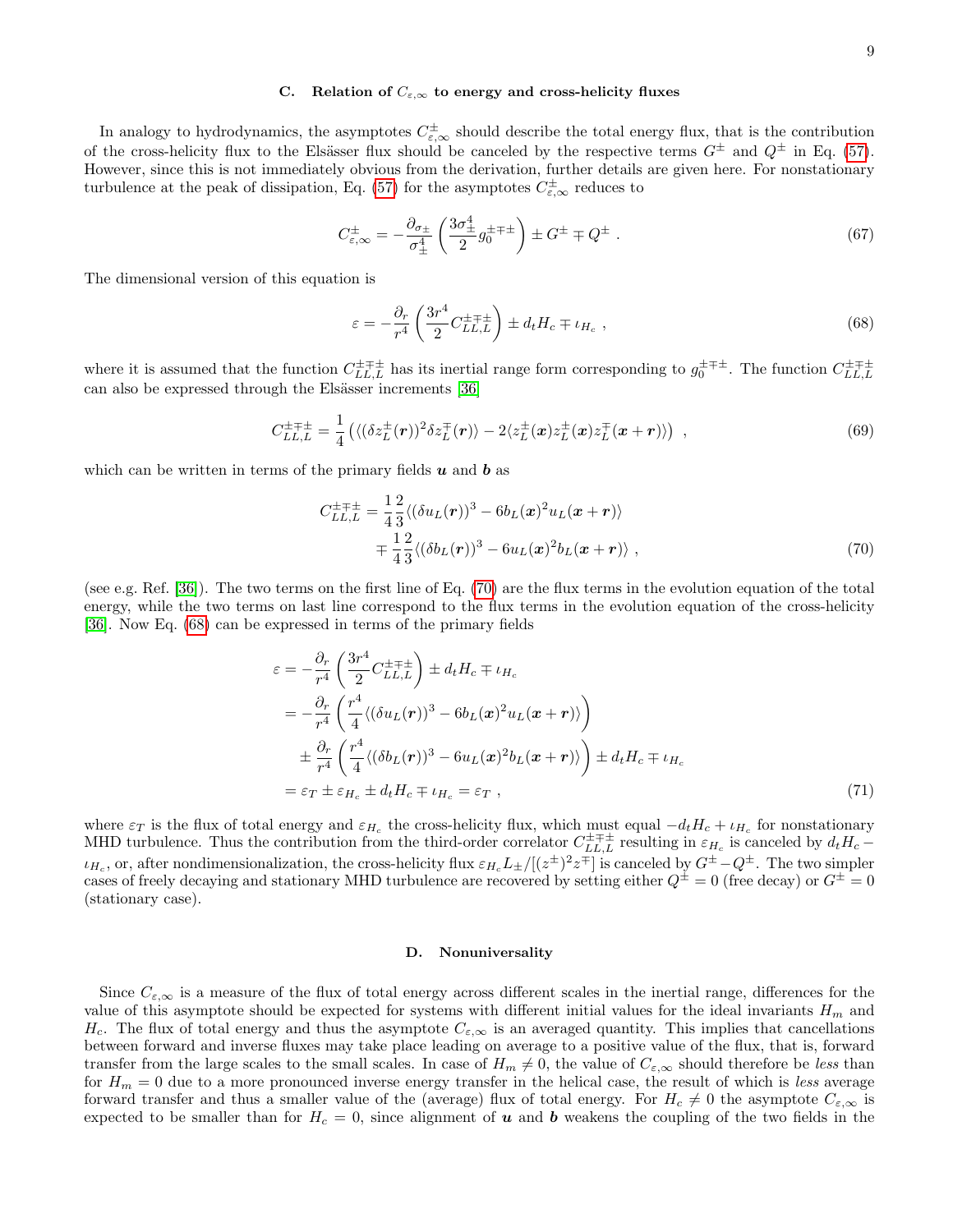induction equation, leading to less transfer of magnetic energy across different scales and presumably also less transfer of kinetic to magnetic energy.

Furthermore, from an analysis of helical triadic interactions in ideal MHD carried out in Ref. [\[42\]](#page-16-17) it may be expected that high values of cross-helicity have a different effect on the asymptote  $C_{\varepsilon,\infty}$ , depending on the level of magnetic helicity. The analytical results suggested that the cross-helicity may have an asymmetric effect on the nonlinear transfers in the sense that the self-ordering inverse triadic transfers are less quenched by high levels of  $H_c$  compared to the forward transfers. The triads contributing to inverse transfers were mainly those where magnetic field modes of like-signed helicity interact, and so for simulations with maximal initial magnetic helicity the dynamics will be dominated by these triads. If the inverse fluxes are less affected by the cross-helicity than the forward fluxes, then the expectation is that for a comparison of the value of  $C_{\varepsilon,\infty}$  between systems with (i) high  $H_m$  and  $H_c$ , (ii) high  $H_m$ and  $H_c = 0$ , (iii)  $H_m = 0$  and high  $H_c$  and finally (iv)  $H_m = 0$  and  $H_c = 0$ , the value of  $C_{\varepsilon,\infty}$  should diminish more between cases (i) and (ii) compared to between cases (iii) and (iv). Such a comparison is carried out in Sec. [IV](#page-9-0) using DNS data.

As can be seen from Eqs. [\(57\)](#page-7-1)-[\(59\)](#page-7-2), the force does not explicitly enter in the asymptote  $C_{\epsilon,\infty}$  but does so in the coefficients  $C$  and  $D$ . Therefore a dependence of  $C$  and  $D$ , and hence of the approach to the asymptote, on the force may be expected, while  $C_{\varepsilon,\infty}$  appears to be unaffected by the external force. However, different external forces will lead to different energy transfer scenarios, e.g. mainly dynamo and inertial transfer or mainly conversion of magnetic to kinetic energy due to a strong Lorentz force, therefore the asymptote will be implicitly influenced by that. In short, nonuniversal values of  $C_{\varepsilon,\infty}$ , C and D are expected depending on the level of the ideal invariants and the type of external force. We will address this point in further detail in Secs. [IV](#page-9-0) and [V.](#page-14-0)

#### <span id="page-9-0"></span>IV. COMPARISON TO DNS DATA

Before comparing Eq. [\(62\)](#page-7-0) with DNS data the numerical method is briefly outlined. Equations [\(2\)](#page-1-2)-[\(4\)](#page-1-3) are solved numerically in a three-dimensional periodic domain of length  $L_{box} = 2\pi$  using a fully de-aliased pseudospectral MHD code [\[43,](#page-16-18) [44\]](#page-16-19). Both the initial magnetic and velocity fields are random Gaussian with zero mean with energy spectra given by

$$
E_{mag,kin}(k) = Ak^4 \exp(-k^2/(2k_0)^2) , \qquad (72)
$$

where  $A \geqslant 0$  is a real number which can be adjusted according to the desired amount of initial energy. The wavenumber  $k_0$  which locates the peak of the initial spectrum is taken to be  $k_0 = 5$  unless otherwise stated. No background magnetic field is imposed.

Several series of simulations have been carried out for stationary and freely decaying MHD turbulence. In the case of free decay the dependence of the asymptote on the initial level of the ideal invariants is studied. For the stationary simulations all helicities are initially negligible while the influence of different forcing methods is assessed by applying three different external mechanical forces labeled  $f_1$ ,  $f_2$  and  $f_3$  to maintain the simulations in stationary state, resulting in three different series of stationary DNSs. The forces always act at wavenumbers  $k \leq k_f = 2.5$ , *i.e.* at the large scales. The first type of mechanical force  $f_1$  corresponds to the DNS series ND in Tbl. [III](#page-12-0) and is given by

$$
\hat{f}_1(\mathbf{k}, t) = (\iota_{kin}/2E_f)\hat{\mathbf{u}}(\mathbf{k}, t) \quad \text{for} \quad 0 < |\mathbf{k}| < k_f; \n= 0 \quad \text{otherwise},
$$
\n(73)

where  $\hat{f}_1(\mathbf{k},t)$  is the Fourier transform of the forcing and  $E_f$  is the total energy contained in the forcing band. The second type of mechanical force  $f_2$ , which corresponds to the DNS series HF in Tbl. [III](#page-12-0) is a random  $\delta(t)$ -correlated process. It is based on a decomposition of the Fourier transform of the force into helical modes and has the advantage that the helicity of the force can be adjusted at each wavevector [\[45\]](#page-16-20), which gives optimal control over the helicity injection. For all simulations using this type of forcing the relative helicity of the force was set to zero. The third type of mechanical force [\[46\]](#page-16-21) corresponds to the DNS series SF in Tbl. [III](#page-12-0) and is given by

$$
\mathbf{f}_3 = f_0 \sum_{k_f} \begin{pmatrix} \sin k_f z + \sin k_f y \\ \sin k_f x + \sin k_f z \\ \sin k_f y + \sin k_f x \end{pmatrix} , \qquad (74)
$$

where  $f_0$  is an adjustable constant. This type of force is nonhelical by construction.

All three forces have been used in several simulations of stationary homogeneous MHD turbulence. The scheme labeled  $f_1$  was shown by Sahoo *et al.* [\[47\]](#page-16-22) to keep the helicities at negligible levels even though zero helicity injection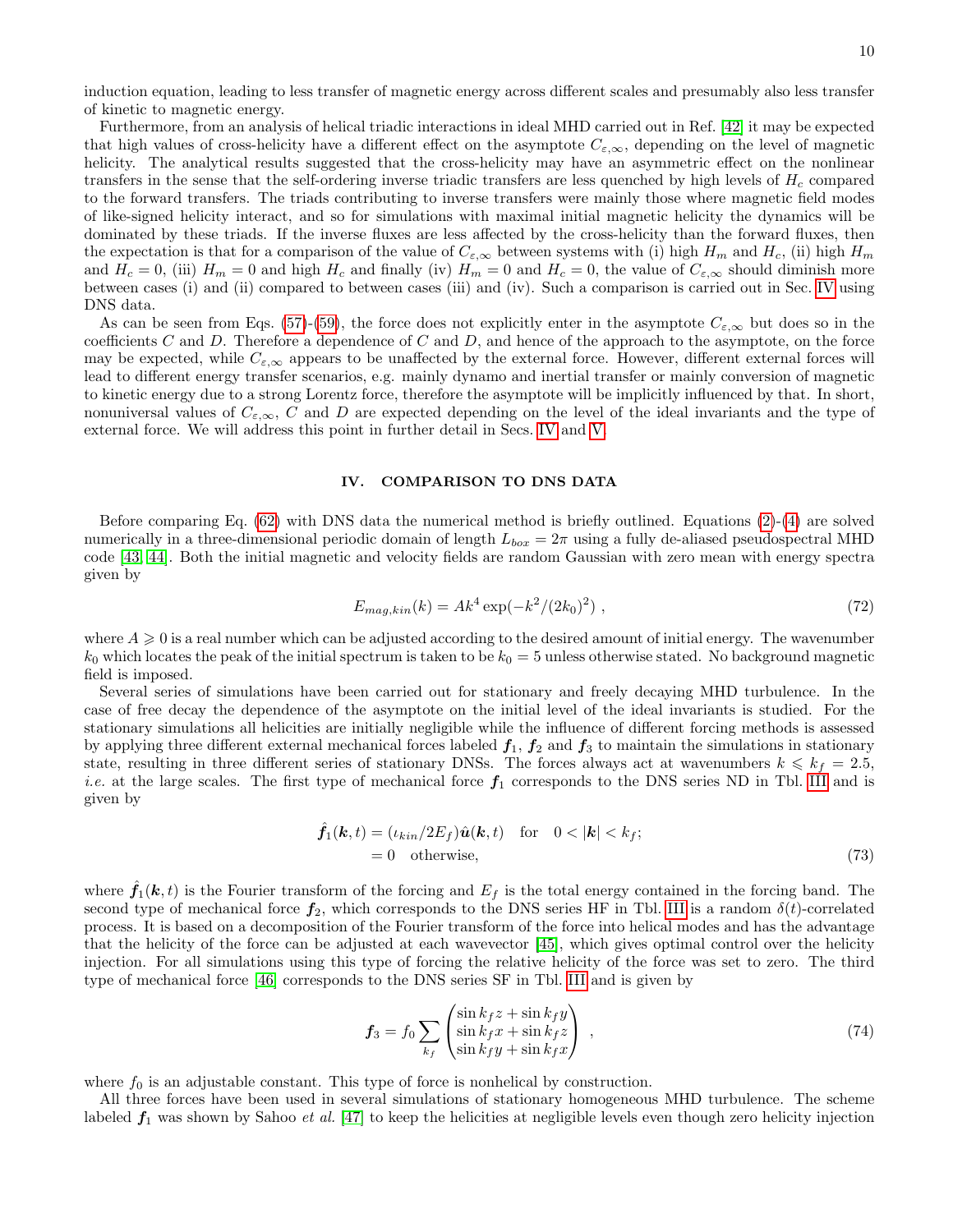| Run id                    | $N^3$     | $k_{max} \eta_{mag}$ $k_{max} \eta_{kin}$ |      | $R_{-}$               | $R_L$               | $R_{\lambda}$ | $\varepsilon_{mag}/\varepsilon \varepsilon_{kin}/\varepsilon$ |      | $\mu = \nu$ | $k_0$          | #             | $C_{\varepsilon}$   | $\sigma$                 | $\rho_c(0)$    |
|---------------------------|-----------|-------------------------------------------|------|-----------------------|---------------------|---------------|---------------------------------------------------------------|------|-------------|----------------|---------------|---------------------|--------------------------|----------------|
| Η1                        | $128^{3}$ | 1.30                                      | 1.61 | 33.37                 | 25.28               | 14.87         | 0.70                                                          | 0.30 | 0.009       | 5              | 10            | 0.756               | 0.008                    | $\overline{0}$ |
| H2                        | $256^3$   | 2.42                                      | 3.00 | 37.77                 | 27.81               | 15.85         | 0.70                                                          | 0.30 | 0.008       | 5              | 10            | 0.704               | 0.007                    | $\theta$       |
| H3                        | $512^3$   | 1.38                                      | 1.70 | 50.81                 | 35.08               | 18.55         | 0.70                                                          | 0.30 | 0.002       | 15             | 10            | 0.608               | 0.001                    | $\theta$       |
| H4                        | $256^3$   | 1.80                                      | 2.23 | 61.14                 | 40.63               | 20.34         | 0.70                                                          | 0.30 | 0.005       | 5              |               | 10 0.569            | 0.006                    | $\overline{0}$ |
| H <sub>5</sub>            | $256^3$   | 1.59                                      | 1.92 | 76.72                 | 48.73               | 23.11         | 0.68                                                          | 0.32 | 0.004       | $\overline{5}$ |               | 10 0.510            | 0.005                    | $\theta$       |
| H6                        | $1024^3$  | 1.38                                      | 1.53 | 89.32                 | 55.51               | 25.76         | 0.60                                                          | 0.40 | 0.00075     |                |               | 23 10 0.4589 0.0003 |                          | $\theta$       |
| H7                        | $256^{3}$ | 1.29                                      | 1.57 | 102.53                | 60.65               | 26.91         | 0.69                                                          | 0.31 | 0.003       | 5              | 10            | 0.450               | 0.004                    | $\theta$       |
| H8                        | $512^3$   | 2.33                                      | 2.78 | 123.17                | 69.40               | 29.67         | 0.67                                                          | 0.33 | 0.0025      | 5              | 10            | 0.419               | 0.003                    | $\theta$       |
| H9                        | $512^3$   | 2.01                                      | 2.40 | 154.67                | 83.06               | 33.84         | 0.67                                                          | 0.33 | 0.002       | 5              |               | 10 0.384            | 0.003                    | $\theta$       |
| H10                       | $512^3$   | 1.45                                      | 1.66 | 255.89                | 123.97              | 45.21         | 0.63                                                          | 0.37 | 0.0012      | 5              | 10            | 0.320               | 0.004                    | $\Omega$       |
| H11                       | $528^3$   | 1.31                                      | 1.51 | 308.69                | 143.71              | 50.18         | 0.64                                                          | 0.36 | 0.001       | 5              | 10            | 0.310               | 0.004                    | $\theta$       |
| H12                       | $1024^3$  | 2.03                                      | 2.28 | 441.25                | 194.38              | 61.39         | 0.61                                                          | 0.39 | 0.0007      | 5              | 5             | 0.281               | 0.002                    | $\theta$       |
| H13                       | $1032^3$  | 1.38                                      | 1.53 |                       | 771.34 309.08       | 82.97         | 0.60                                                          | 0.40 | 0.0004      | 5              | 5             | 0.268               | 0.001                    | $\theta$       |
| H14                       | $1024^3$  | 1.24                                      | 1.38 | 885.05 358.72 88.76   |                     |               | 0.61                                                          | 0.39 | 0.00035     | 5              | $\frac{5}{2}$ | 0.265               | 0.002                    | $\theta$       |
| H15                       | $2048^3$  | 1.35                                      | 1.48 | 2042.52 724.71 136.25 |                     |               | 0.59                                                          | 0.41 | 0.00015     | -5             | $\mathbf{1}$  | 0.250               | $\overline{\phantom{a}}$ | $\overline{0}$ |
| CH06H1                    | $512^3$   | 2.17                                      | 2.50 |                       | 124.89 108.81 49.88 |               | 0.64                                                          | 0.36 | 0.002       | 5              | 1             | 0.380               | $\overline{\phantom{a}}$ | 0.6            |
| $CH06H2$ 512 <sup>3</sup> |           | 1.57                                      | 1.78 |                       | 207.61 171.87 68.57 |               | 0.62                                                          | 0.38 | 0.0012      | 5              | 5             | 0.309               | 0.002                    | 0.6            |
| CH06H3 1024 <sup>3</sup>  |           | 2.21                                      | 2.44 |                       | 351.52 277.21 95.31 |               | 0.60                                                          | 0.40 | 0.0007      | 5              | $\mathbf{1}$  | 0.260               | ÷,                       | 0.6            |
| CH06H4 1024 <sup>3</sup>  |           | 1.76                                      | 1.93 | 491.50                | 380.70 116.85       |               | 0.59                                                          | 0.41 | 0.0005      | 5              | $\mathbf{1}$  | 0.236               | $\frac{1}{2}$            | 0.6            |
| CH06H5 1024 <sup>3</sup>  |           | 1.37                                      | 1.50 | 696.19 523.08 132.48  |                     |               | 0.59                                                          | 0.41 | 0.00035     | -5             | 1             | 0.231               | $\frac{1}{2}$            | 0.6            |

<span id="page-10-0"></span>TABLE I. Specifications of decaying simulations with maximal initial magnetic helicity  $[35, 53]$  $[35, 53]$ .  $R_L$  denotes the integral-scale Reynolds number,  $R_{\lambda}$  the Taylor-scale Reynolds number,  $R_{-}$  the generalized Reynolds number,  $\mu$  the magnetic resistivity, k<sub>0</sub> the peak wavenumber of the initial energy spectra,  $k_{max}$  the largest resolved wavenumber,  $\eta_{mag} = (\mu^3/\varepsilon_{mag})^{1/4}$  and  $\eta_{kin} = (\nu^3/\varepsilon_{kin})^{1/4}$  the magnetic and kinetic Kolmogorov microscales, respectively, at the peak of total dissipation, # the ensemble size,  $C_{\varepsilon}$  the dimensionless total dissipation rate,  $\sigma$  the standard error on  $C_{\varepsilon}$  and  $\rho_c(0)$  the initial relative cross helicity. All Reynolds numbers are measured at the peak of total dissipation.

cannot be guaranteed with this forcing scheme. At very low Reynolds number this conservation of helicities appears to be broken and induces peculiar self-ordering effects [\[48,](#page-16-24) [49\]](#page-16-25). The adjustable helicity forcing  $f_2$  has been extensively used in the literature [\[45,](#page-16-20) [50](#page-16-26)[–52\]](#page-16-27), mainly when nonzero levels of kinetic [\[45\]](#page-16-20) or magnetic [\[50–](#page-16-26)[52\]](#page-16-27) helicity injection are required. The third forcing scheme  $f_3$  has been employed in the simulations by Dallas and Alexakis [\[46\]](#page-16-21), where it was shown that despite zero injection of all helicities, the system self-organized into large-scale fully helical states as soon as electromagnetic forces were applied.

#### <span id="page-10-1"></span>A. Decaying MHD turbulence

In this section we review the numerical results of Ref. [\[35\]](#page-16-8). In order to compare data for nonstationary systems at different generalized Reynolds numbers, we measure all quantities at the peak of dissipation [\[10,](#page-15-3) [33\]](#page-16-6). Ensembles of up to 10 runs per data point were used in order to calculate statistics. Evidently, a larger ensemble would be desirable, however, especially at high resolution the computational cost of a single run is already substantial. Therefore we compromised on the ensemble size in favor of running larger simulations, which is essential for the present study. Four series of simulations were carried out which differ between each other in the initial values of the ideal invariants  $H_m$  and  $H_c$ . Series H refers to a series with maximal initial  $H_m$  while  $H_c = 0$ , series CH06H was initialized with maximal  $H_m$  and relative cross-helicity  $\rho_c = H_c/(UB) = 0.6$ . Series NH and CH06NH label simulations initialized with  $H_m = 0$  and differ in the initial level of  $\rho_c$ , with  $\rho_c = 0$  for series NH and  $\rho_c = 0.6$  for series CH06NH. All simulations resolve the magnetic and kinetic Kolmogorov scales  $\eta_{mag} = (\mu^3 / \varepsilon_{mag})^{1/4}$  and  $\eta_{kin} = (\nu^3 / \varepsilon_{kin})^{1/4}$ , that is  $k_{max} \eta_{mag, kin} \geq 1$ . Further details of series H and CH06H are given in Tbl. [I](#page-10-0) while details corresponding to series NH and CH06NH are shown in Tbl. [II.](#page-11-0)

Figure [1\(](#page-13-0)a) shows fits of Eq. [\(62\)](#page-7-0) to DNS data for datasets that differ in the initial value of  $H_m$  and  $H_c$ . As can be seen, eq. [\(62\)](#page-7-0) fits the data very well. For the series H runs and for  $R_ > 70$  it is sufficient to consider terms of first order in  $R_$ , while for the series NH the first-order approximation is valid for  $R_$  > 100, as can be seen from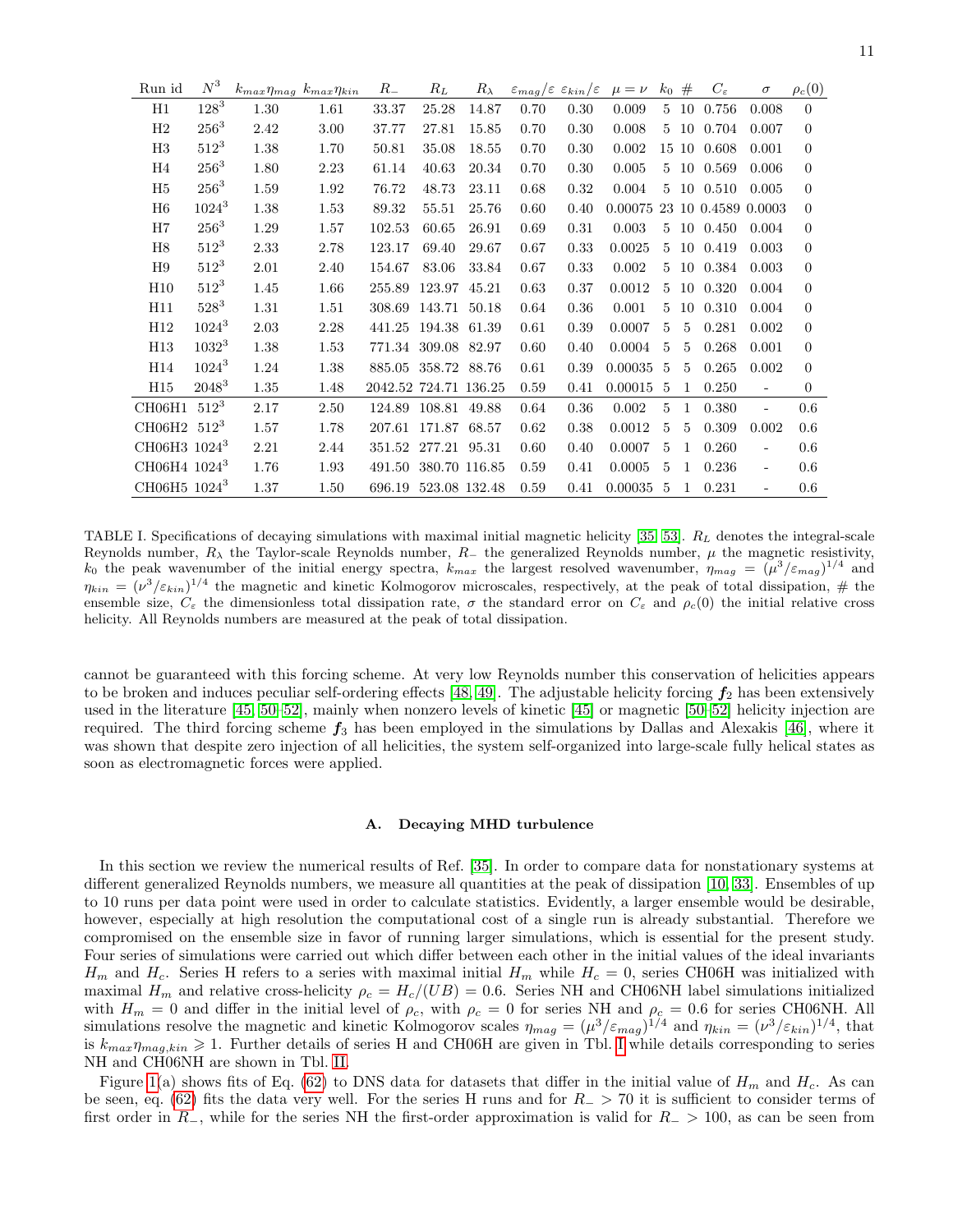| Run id                     | $N^3$     | $k_{max} \eta_{mag}$ $k_{max} \eta_{kin}$ |      | $R_{-}$               | $R_L$                | $R_{\lambda}$ | $\varepsilon_{maq}/\varepsilon \varepsilon_{kin}/\varepsilon$ |      | $\mu = \nu$ | $k_0$         | #            | $C_{\varepsilon}$ | $\sigma$                 | $\rho_c(0)$    |
|----------------------------|-----------|-------------------------------------------|------|-----------------------|----------------------|---------------|---------------------------------------------------------------|------|-------------|---------------|--------------|-------------------|--------------------------|----------------|
| NH1                        | $256^{3}$ | 1.51                                      | 1.69 | 55.57                 | 53.89                | 25.57         | 0.61                                                          | 0.39 | 0.004       | 5.            |              |                   | 10 0.587 0.005           | $\theta$       |
| NH2                        | $256^3$   | 1.26                                      | 1.38 | 71.51                 | 68.60                | 30.11         | 0.59                                                          | 0.41 | 0.003       | 5.            |              |                   | 10 0.530 0.004           | $\Omega$       |
| NH3                        | $512^3$   | 1.86                                      | 2.09 | 103.41                | 96.69                | 37.68         | 0.62                                                          | 0.38 | 0.002       | 5.            |              |                   | 10 0.468 0.004           | $\Omega$       |
| NH4                        | $512^3$   | 1.51                                      | 1.71 | 133.14                | 122.51               | 43.94         | 0.62                                                          | 0.38 | 0.0015      | 5.            |              |                   | 10 0.431 0.004           | $\Omega$       |
| NH <sub>5</sub>            | $512^3$   | 1.29                                      | 1.47 |                       | 161.35 151.76 50.73  |               | 0.63                                                          | 0.37 | 0.0012      | 5             |              |                   | 10 0.394 0.004           | $\theta$       |
| NH6                        | $1024^3$  | 2.28                                      | 2.55 | 192.40                | 168.28 54.44         |               | 0.61                                                          | 0.39 | 0.001       | 5.            | $5^{\circ}$  |                   | 0.358 0.002              | $\Omega$       |
| NH7                        | $1024^3$  | 1.76                                      | 1.98 |                       | 259.58 232.10 65.42  |               | 0.62                                                          | 0.38 | 0.0007      | 5             | 5.           |                   | 0.358 0.002              | $\theta$       |
| NH <sub>8</sub>            | $1024^3$  | 1.40                                      | 1.56 |                       | 354.30 301.71 76.73  |               | 0.61                                                          | 0.39 | 0.0005      | 5             |              |                   | 5 0.323 0.002            | $\Omega$       |
| NH <sub>9</sub>            | $2048^3$  | 1.15                                      | 1.29 | 1071.44 823.58 134.73 |                      |               | 0.61                                                          | 0.39 | 0.00015     | $\frac{5}{2}$ |              | 1 0.279           | $\overline{\phantom{a}}$ | $\overline{0}$ |
| CH06NH1                    | $512^3$   | 2.02                                      | 2.23 | 94.39                 | 113.02 49.29         |               | 0.60                                                          | 0.40 | 0.002       | 5.            | $\mathbf{1}$ | 0.482             |                          | 0.6            |
| $CH06NH2$ 512 <sup>3</sup> |           | 1.41                                      | 1.55 | 148.86                | 174.61 65.48         |               | 0.59                                                          | 0.41 | 0.0012      | $5^{\circ}$   |              |                   | 5 0.417 0.003            | 0.6            |
| CH06NH3 1024 <sup>3</sup>  |           | 1.93                                      | 2.13 | 242.06                | 272.85 87.50         |               | 0.60                                                          | 0.40 | 0.0007      | 5             |              | 1 0.365           | $\overline{\phantom{a}}$ | 0.6            |
| CH06NH4 1024 <sup>3</sup>  |           | 1.52                                      | 1.67 |                       | 325.62 365.54 104.45 |               | 0.59                                                          | 0.41 | 0.0005      | 5             |              | 1 0.341           | $\sim$                   | 0.6            |
| CH06NH5 1024 <sup>3</sup>  |           | 1.16                                      | 1.29 | 450.01                | 515.23 127.09        |               | 0.61                                                          | 0.39 | 0.00035     | $\frac{5}{2}$ | $\mathbf{1}$ | 0.313             | $\overline{\phantom{a}}$ | 0.6            |

<span id="page-11-0"></span>TABLE II. Specifications of decaying simulations  $[35, 53]$  $[35, 53]$  for magnetic fields with negligible initial magnetic helicity.  $R_L$  denotes the integral-scale Reynolds number,  $R_{\lambda}$  the Taylor-scale Reynolds number,  $R_{-}$  the generalized Reynolds number,  $\mu$  the magnetic resistivity,  $k_0$  the peak wavenumber of the initial energy spectra,  $k_{max}$  the largest resolved wavenumber,  $\eta_{mag} = (\mu^3 / \varepsilon_{mag})^{1/4}$ and  $\eta_{kin} = (\nu^3/\varepsilon_{kin})^{1/4}$  the magnetic and kinetic Kolmogorov microscales, respectively, at the peak of total dissipation, # the ensemble size,  $C_{\varepsilon}$  the dimensionless total dissipation rate,  $\sigma$  the standard error on  $C_{\varepsilon}$  and  $\rho_c(0)$  the initial relative cross helicity. All Reynolds numbers are measured at the peak of total dissipation.

Fig [1\(](#page-13-0)b), where a function of the form  $C/R_-^n$  was fitted to data from series H for  $R_ > 70$  after subtraction of the asymptote  $C_{\varepsilon,\infty}$ . The fit resulted in the value  $n = 1.00 \pm 0.01$  for the exponent, and the data from series NH, CH06H and CH06NH are consistent with this result. Furthermore, Fig. [1\(](#page-13-0)a) shows that the cross-helical CH06H runs gave consistently lower values of  $C_{\varepsilon}$  compared to the series H runs, while little difference was observed between series CH06NH and NH. The asymptotes were  $C_{\epsilon,\infty} = 0.241 \pm 0.008$  for the H series,  $C_{\epsilon,\infty} = 0.265 \pm 0.013$  for the NH series,  $C_{\varepsilon,\infty} = 0.193 \pm 0.006$  for the CH06H series and  $C_{\varepsilon,\infty} = 0.268 \pm 0.005$  for the CH06NH series.

As predicted by the qualitative theoretical arguments outlined previously, the measurements show that the asymptote calculated from the nonhelical runs is larger than for the helical case, as can be seen in Fig. [1.](#page-13-0) The asymptotes of the series H and NH do not lie within one standard error of one another. Simulations carried out with  $H_c \neq 0$  suggest little difference in  $C_{\varepsilon}$  for magnetic fields with initially zero magnetic helicity. For initially helical magnetic fields  $C_{\varepsilon}$ is further quenched if  $H_c \neq 0$ . In view of nonuniversality, an even larger variance of  $C_{\varepsilon,\infty}$  can be expected once other parameters such as external forcing, plasma  $\beta$ , Pm, etc., are taken into account. Here, attention is restricted to nonuniversality related to different levels of cross- and magnetic helicity. The effect of external forcing will be analyzed in the next section.

### B. Stationary MHD turbulence

In this case measurements are taken after the simulations have reached a stationary state. The value of  $C_{\varepsilon}$  and the corresponding statistics for each data point are calculated from time-series obtained by evolving the stationary simulations for a minimum of 9 large-eddy turnover times, as specified in Tbl. [III.](#page-12-0) All runs of the series ND satisfy  $k_{max} \eta_{max,kin} \geqslant 1.37$  and as such are sufficiently resolved. The runs SF4, HF3 and HF4 are marginally resolved, and we point out that the fitting procedure only involved data obtained from the ND series. The data points obtained from the series SF and HF are included for comparison purposes. Further details of the stationary simulations are given in Tbl. [III.](#page-12-0) All helicities are initially negligible and remain so during the evolution of the simulations.

Figure [1](#page-13-0) (a) shows error-weighted fits of Eq. [\(62\)](#page-7-0) to DNS data obtained from series ND. As can be seen, Eq. [\(62\)](#page-7-0) fits the data well, provided terms of second order in  $R_-\,$  are included to accommodate the data points at low  $R_-\,$ . For  $R_$  > 80, it is sufficient to consider terms of first order in  $R_$ − only. The power law scaling to first order in  $R_$ is shown in further detail in Fig. [1](#page-13-0) (b), where a function of the form  $C/R^n_-$  was fitted to data from series ND for  $R_{-}$  > 80 after subtraction of the asymptote  $C_{\varepsilon,\infty}$ . The fit resulted in the value  $n = 1.00 \pm 0.02$  for the exponent, thus confirming that Eq. [\(62\)](#page-7-0) describes the variation of  $C_\varepsilon$  at moderate to high R<sub>−</sub> well already at first order in R−. This is similar to results in isotropic hydrodynamic turbulence, where the corresponding hydrodynamic equation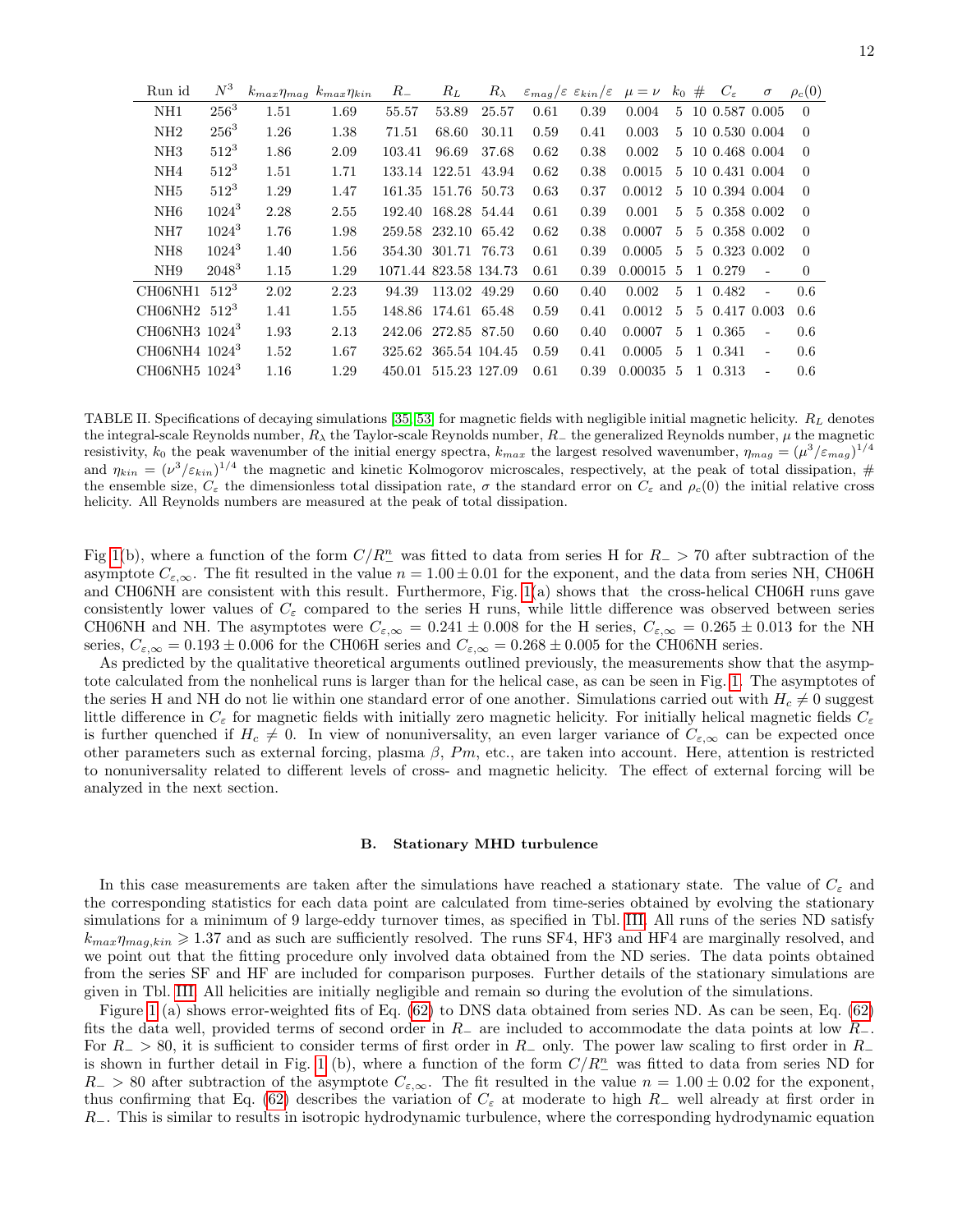| Run id           | $N^3$ | $k_{max} \eta_{mag}$ $k_{max} \eta_{kin}$ |      | $R_{-}$ | $R_L$                 | $R_\lambda$ | $\varepsilon_{mag}/\varepsilon \varepsilon_{kin}/\varepsilon$ |      | $\mu = \nu$                    | $C_{\varepsilon}$ | $\sigma_{C_{\varepsilon}}$ | t/T |
|------------------|-------|-------------------------------------------|------|---------|-----------------------|-------------|---------------------------------------------------------------|------|--------------------------------|-------------------|----------------------------|-----|
| ND1              | 128   | 3.22                                      | 2.53 | 27.93   | 78.68                 | 42.65       | 0.28                                                          | 0.72 | 0.01                           |                   | 0.280 0.0028               | 30  |
| ND2              | 128   | 2.59                                      | 2.52 | 35.00   | 90.97                 | 48.24       | 0.47                                                          | 0.53 | 0.009                          |                   | 0.317 0.0065               | 26  |
| ND3              | 128   | 2.48                                      | 2.25 | 38.31   | 106.34                | 54.22       | 0.40                                                          | 0.60 | 0.008                          |                   | 0.269 0.008                | 14  |
| ND <sub>4</sub>  | 128   | 2.12                                      | 2.12 | 45.63   | 119.92                | 59.59       | 0.50                                                          | 0.50 | 0.007                          |                   | 0.285 0.0021               | 27  |
| ND <sub>5</sub>  | 128   | 1.85                                      | 1.93 | 53.12   | 137.38                | 65.32       | 0.54                                                          | 0.46 | 0.006                          |                   | 0.290 0.0057               | 21  |
| ND <sub>6</sub>  | 128   | 1.46                                      | 1.58 | 66.21   | 173.33                | 75.83       | 0.58                                                          | 0.42 | 0.0045                         | 0.285             | $10^{-5}$                  | 10  |
| ND7              | 256   | 2.68                                      | 3.10 | 81.34   | 209.77                | 87.33       | 0.64                                                          | 0.36 | 0.004                          |                   | 0.283 0.0029               | 10  |
| ND <sub>8</sub>  | 256   | 2.14                                      | 2.53 |         | 114.94 284.48         | 105.29      | 0.66                                                          | 0.34 | 0.003                          |                   | 0.272 0.015                | 17  |
| ND <sub>9</sub>  | 256   | 1.74                                      | 2.05 |         | 123.08 330.73 115.83  |             | 0.66                                                          | 0.34 | 0.0023 0.260 0.0072            |                   |                            | -18 |
| ND10             | 256   | 1.44                                      | 1.75 | 169.47  | 447.34 137.50         |             | 0.69                                                          | 0.31 | 0.0018                         |                   | 0.255 0.0025               | -27 |
| ND11             | 512   | 1.84                                      | 2.31 |         | 301.07 834.51 196.91  |             | 0.71                                                          | 0.29 | 0.001                          |                   | 0.239 0.015                | 16  |
| ND12             | 512   | 1.56                                      | 1.96 |         | 345.32 968.76 211.51  |             | 0.71                                                          | 0.29 | 0.0008 0.238 0.0017            |                   |                            | 17  |
| ND13             | 512   | 1.45                                      | 1.82 |         | 359.68 1017.72 219.99 |             | 0.71                                                          | 0.29 | $0.00073\,$ $0.235\,$ $0.0025$ |                   |                            | -12 |
| ND <sub>14</sub> | 528   | 1.37                                      | 1.72 |         | 454.79 1218.98 234.97 |             | 0.71                                                          | 0.29 | 0.00067 0.231 0.0072           |                   |                            | -10 |
| ND15             | 1024  | 2.18                                      | 2.74 |         | 629.44 1593.58 236.97 |             | 0.71                                                          | 0.29 | $0.0005$ $0.230$ $0.0041$      |                   |                            | 12  |
| ND16             | 1024  | 1.51                                      | 1.86 |         | 919.16 2538.24 293.12 |             | 0.70                                                          | 0.30 | 0.0003 0.226 0.0043            |                   |                            | 9   |
| SF1              | 256   | 1.71                                      | 2.04 | 152.95  | 428.57 140.64         |             | 0.67                                                          | 0.33 | 0.0035                         |                   | 0.240 0.0056               | 40  |
| SF2              | 256   | 1.52                                      | 1.85 |         | 197.87 481.87 144.61  |             | 0.69                                                          | 0.31 | 0.003                          | 0.251             | 0.01                       | 40  |
| SF3              | 256   | 1.23                                      | 1.51 |         | 239.91 620.40         | 165.39      | 0.69                                                          | 0.31 | 0.0023                         |                   | 0.245 0.0028               | 40  |
| SF4              | 256   | 1.01                                      | 1.25 |         | 315.74 812.38 184.64  |             | 0.70                                                          | 0.30 | 0.0018 0.246 0.0022            |                   |                            | 40  |
| SF <sub>5</sub>  | 512   | 1.69                                      | 2.11 |         | 392.42 1039.16 213.55 |             | 0.71                                                          | 0.29 | 0.0014 0.238 0.0035            |                   |                            | 30  |
| SF <sub>6</sub>  | 512   | 1.31                                      | 1.65 |         | 528.32 1443.83 251.76 |             | 0.72                                                          | 0.28 | 0.001                          |                   | 0.230 0.0006               | 30  |
| HF1              | 256   | 1.52                                      | 1.75 |         | 135.81 385.19         | 123.22      | 0.64                                                          | 0.36 | 0.0018 0.260 0.0055            |                   |                            | 15  |
| HF2              | 256   | 1.04                                      | 1.29 | 262.66  | 735.98 184.03         |             | 0.70                                                          | 0.30 | 0.0014 0.237 0.0028            |                   |                            | -23 |
| HF3              | 512   | 0.96                                      | 1.17 |         | 613.83 1718.40 267.67 |             | 0.69                                                          | 0.31 | 0.0006 0.228 0.0075            |                   |                            | -15 |

<span id="page-12-0"></span>TABLE III. Specifications of stationary simulations. ND, SF and HF refer to the forcing schemes  $f_1$ ,  $f_2$  and  $f_3$ , respectively.  $R_L$  denotes the integral-scale Reynolds number,  $R_{\lambda}$  the Taylor-scale Reynolds number,  $R_{-}$  the generalized Reynolds number given in [\(46\)](#page-6-1),  $\mu$  the magnetic resistivity,  $k_{max}$  the largest resolved wavenumber,  $\eta_{mag} = (\mu^3 / \varepsilon_{mag})^{1/4}$  and  $\eta_{kin} = (\nu^3 / \varepsilon_{kin})^{1/4}$ the magnetic and kinetic Kolmogorov microscales, respectively,  $C_{\varepsilon}$  the dimensionless total dissipation rate defined in [\(37\)](#page-4-2),  $\sigma_{C_{\varepsilon}}$ the standard error on  $C_{\varepsilon}$  and  $t/T$  the run time in stationary state in units of large-eddy turnover time  $T = L_u/U$ . All Reynolds numbers are time averages.

 $C_{\varepsilon u} = C_{\varepsilon,\infty} u + C_u/R_L$  agreed well with the data for  $R_L > 80$  [\[30\]](#page-16-5). In this context we point out that the lowest value of  $R_L$  in Ref. [\[30\]](#page-16-5) was  $R_L = 81.5$ . For  $R_{-} \le 80$  we find the data to be consistent with Eq. [\(62\)](#page-7-0) once terms of second order in R<sup>−</sup> are taken into account. However, it can be very difficult to extract two power laws clearly from numerical data, especially if the leading and the subleading coefficients are of opposite sign [\[54,](#page-16-28) [55\]](#page-16-29). This is the case here, the subleading coefficient  $D$  is always negative while the leading coefficient  $C$  is always positive.

Figure [1](#page-13-0) also shows that the result is independent of the forcing scheme, as the datasets obtained from simulations using the three different forcing functions are consistent with each other. This is likely to change if the strategy of energy input is fundamentally changed, for example if the helical content and/or the characteristic scale of the force are altered, or if an electromagnetic force is used. We will come back to this point in Sec. [V.](#page-14-0) The independence of  $C_{\varepsilon}$  of the forcing scheme established here only shows independence of the specific implementation of the forcing. The asymptote has been calculated to be  $C_{\varepsilon,\infty} = 0.223 \pm 0.003$ , where the error is obtained from the fit.

A comparison of the measured values for  $C_{\varepsilon,\infty}$  obtained from the different simulation series is provided in Tbl. [IV.](#page-13-1) Comparing the results from stationary and decaying simulations with the same level of helicities could shed some light on the effect of external forces in the context of nonuniversality. As such, we compare the measured value of  $C_{\epsilon,\infty} = 0.223$  to the value calculated for the series of decaying simulations NH, which results in a difference of about 12%. Since  $C_{\epsilon,\infty}$  does not depend explicitly on the external forces, the difference between the measured values may originate from dynamical effects. In relation to the effect of initial cross- and magntic helicities on the value of  $C_{\varepsilon,\infty}$ discussed in Sec. [IV A,](#page-10-1) we expect further variance in the measured value of  $C_{\varepsilon,\infty}$  depending on the level of crossand magnetic helicities of the external forces. As can be seen from a comparison of the curves shown in Fig. [1,](#page-13-0) the coefficient C in Eq. [\(62\)](#page-7-0) is not the same for the stationary and decaying cases. This is expected since  $C^{\pm}$  and hence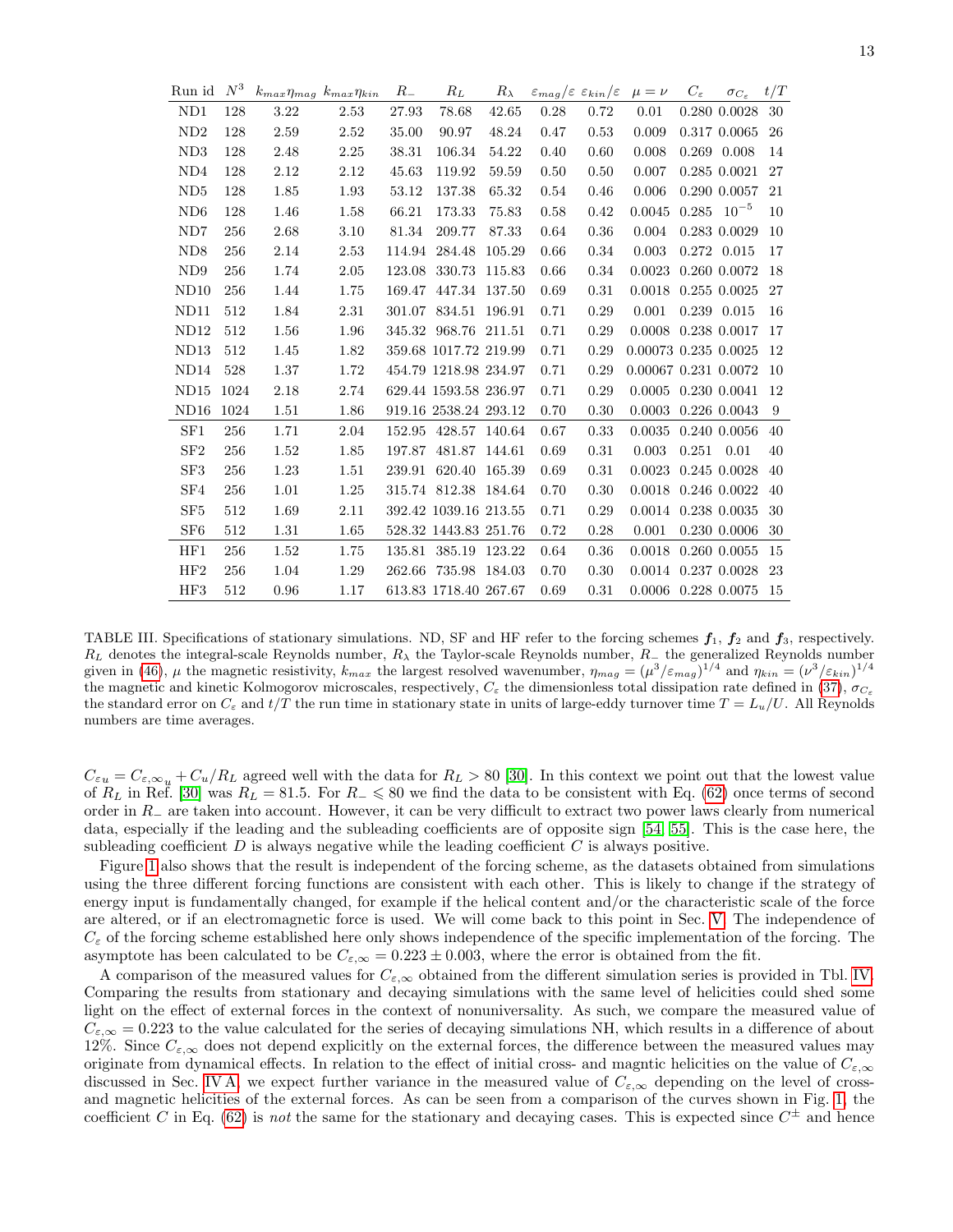



<span id="page-13-0"></span>FIG. 1. (a) Eq. [\(62\)](#page-7-0) fitted to the different datasets H, NH, CH06H, CH06NH (free decay) and ND (stationary). Data from the stationary series SF and HF are shown for comparison purposes. The black lines refer to fits using Eq. [\(62\)](#page-7-0) up to first order, while the gray lines use Eq. [\(62\)](#page-7-0) up to second order in  $1/R_$ . The error bars show one standard error. As can be seen, the respective asymptotes differ between the data sets H, NH, CH06H, CH06NH and ND, while data from series SF and HF is compatible with data from series ND. (b) Fit of the expression  $C/R_{-}^{n}$  corresponding to eq. [\(62\)](#page-7-0) after subtraction of the asymptote  $C_{\varepsilon,\infty}$  on a logarithmic scale to the datasets H (free decay, top line) and ND (stationary, bottom line). Data from the series NH, CH06H, CH06NH, SF and HF are shown for comparison purposes. The resulting exponents are  $n = 1.00 \pm 0.01$ for free decay and  $n = 1.00 \pm 0.02$  for the stationary case.

C depend explicitly on the energy input, as can be seen from Eq.  $(58)$ .

|    |  | Series id $C_{\varepsilon,\infty}$ $\sigma_{C_{\varepsilon,\infty}}$ description |
|----|--|----------------------------------------------------------------------------------|
| Н  |  | $0.241$ $0.008$ decaying, helical                                                |
| NΗ |  | $0.265$ 0.013 decaying, nonhelical                                               |
|    |  | CH06H 0.193 0.006 decaying, helical, cross-helical                               |
|    |  | CH06NH 0.268 0.005 decaying, nonhelical, cross-helical                           |
| ND |  | $0.223$ 0.003 stationary, nonhelical                                             |
|    |  | Ref. $[30]$ 0.468 0.006 non-conducting, stationary                               |

<span id="page-13-1"></span>TABLE IV. Summary of measured values for the asymptotic dimensionless dissipation rate  $C_{\varepsilon,\infty}$  from the different simulation series. For comparison the measured values from a series of DNSs of stationary isotropic hydrodynamic turbulence [\[30\]](#page-16-5) are included. The error on  $C_{\varepsilon,\infty}$  is denoted by  $\sigma_{C_{\varepsilon,\infty}}$  and refers to the error obtained from the error-weighted fitting procedure.

Some further observations can be made from a comparison of the datasets concerning the variance of the magnetic and kinetic contributions,  $\varepsilon_{mag}$  and  $\varepsilon_{kin}$ , to the total energy dissipation rate. The fractions  $\varepsilon_{mag}/\varepsilon$  and  $\varepsilon_{kin}/\varepsilon$  are given columns 8 and 9, respectively, of Tbls. [I-](#page-10-0)[III](#page-12-0) for the different datasets. For the series H and CH06H it can be seen that the kinetic dissipation fraction  $\varepsilon_{kin}/\varepsilon$  grows with increasing  $R_{-}$  (or  $R_L$ ), of course at the expense of the magnetic dissipation fraction  $\varepsilon_{mag}/\varepsilon$ . The reason for this behaviour could be connected with the inverse cascade of magnetic helicity becoming more efficient at higher  $R_$  resulting in a higher residual inverse transfer of magnetic energy and thus slightly less magnetic energy to be dissipated at the small scales. This interpretation is supported by the observation that no such variation is present for the nonhelical series NH and CH06NH, where we measure  $\varepsilon_{mag}/\varepsilon \simeq 0.6$  and  $\varepsilon_{mag}/\varepsilon \simeq 0.4$  for all data points. For all four datasets corresponding to freely decaying MHD turbulence the magnetic dissipation fraction is always higher than the kinetic dissipation fraction,  $\varepsilon_{mag}/\varepsilon > \varepsilon_{kin}/\varepsilon$ .

The stationary datasets show yet a different variation of  $\varepsilon_{mag}/\varepsilon$  and  $\varepsilon_{kin}/\varepsilon$  with R−. For R− < 45 we find  $\varepsilon_{mag}/\varepsilon < \varepsilon_{kin}/\varepsilon$ , while for  $R_{-} > 46$  the results are similar to free decay with  $\varepsilon_{mag}/\varepsilon > \varepsilon_{kin}/\varepsilon$ . The magnetic dissipation fraction increases with R− from  $\varepsilon_{mag}/\varepsilon \simeq 0.3$  to  $\varepsilon_{mag}/\varepsilon \simeq 0.7$ , where it appears to reach a plateau. The fluctuating magnetic field is maintained by the velocity field fluctuations through a nonlinear dynamo process in the present DNSs of stationary MHD turbulence. Hence in the statistically stationary state  $\varepsilon_{mag}$  is in balance with the dynamo term  $\langle \mathbf{b} \cdot (\mathbf{b} \cdot \nabla) \mathbf{u} \rangle$ , and the measured values of  $\varepsilon_{mag}/\varepsilon$  and  $\varepsilon_{kin}/\varepsilon$  imply that at lower Reynolds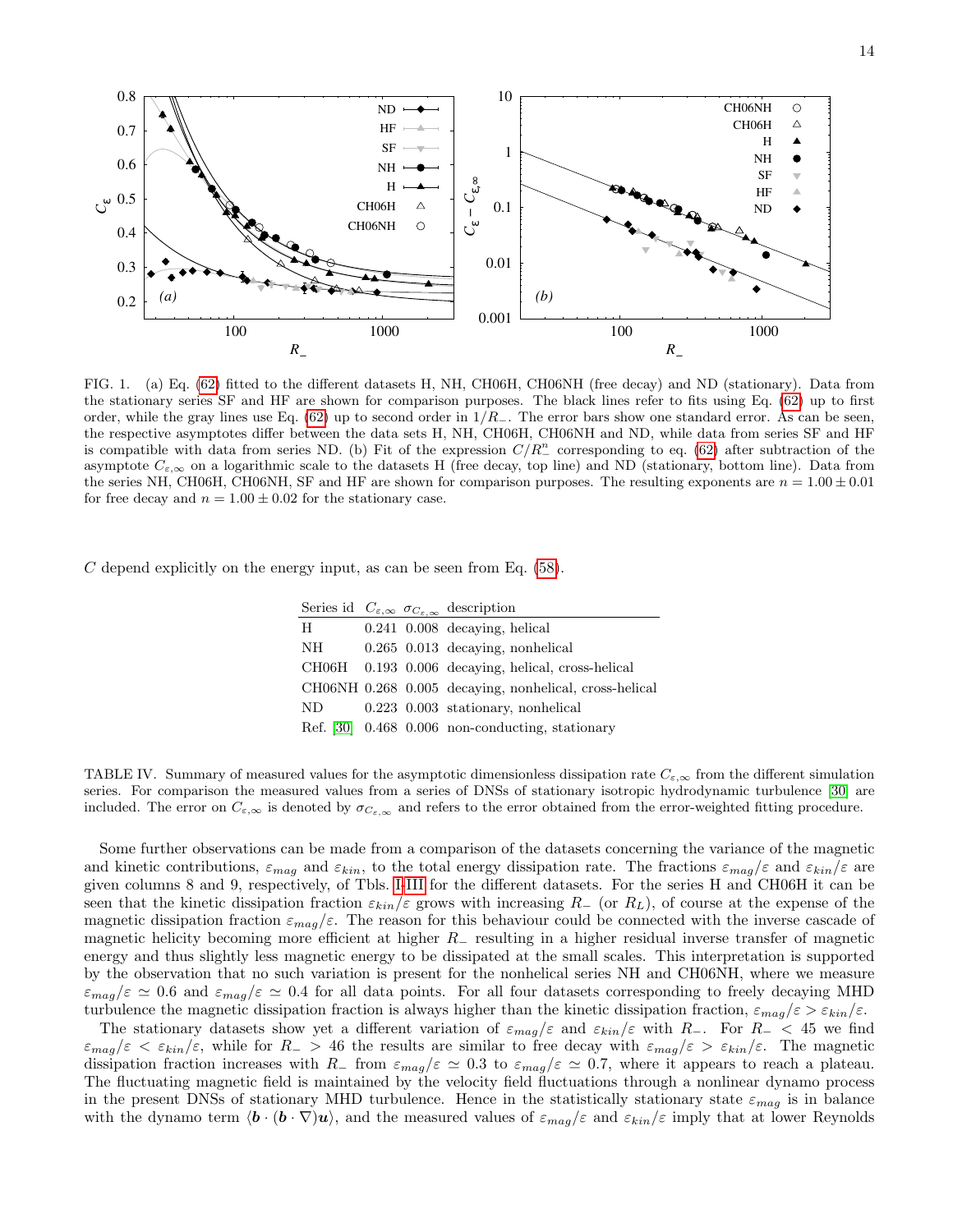number the nonlinear dynamo is less efficient in maintaining small-scale magnetic field fluctuations than at higher Reynolds number. Similar conclusions have been reached in a study of the magnetic Prandtl number dependence of the ratio  $\varepsilon_{kin}/\varepsilon_{mag}$  [\[56\]](#page-16-30), where the efficiency of the dynamo at different values of Pm was linked to measured values of  $\varepsilon_{kin}/\varepsilon_{mag}$ .

# <span id="page-14-0"></span>V. CONCLUSIONS

The behavior of the dimensionless dissipation coefficient  $C_{\varepsilon}$  in homogeneous MHD turbulence with  $Pm = 1$  and no background magnetic field is well described by

<span id="page-14-1"></span>
$$
C_{\varepsilon} = C_{\varepsilon,\infty} + \frac{C}{R_{-}} + \frac{D}{R_{-}^{2}} + O(R_{-}^{-3}).
$$
\n(75)

This equation was derived from the energy balance equation for  $z^{\pm}$  in real space (the vKHE) by outer asymptotic expansions in powers of  $1/R<sub>π</sub>$ , leading necessarily to a large-scale description of the behavior of the dimensionless dissipation rate. The approximative equation [\(75\)](#page-14-1) has been shown to agree well with data obtained from medium to high resolution DNSs of both decaying MHD turbulence at the peak of dissipation and statistically steady MHD turbulence sustained by large-scale forcing. The measurements for  $C_{\varepsilon,\infty}$  ranged from  $0.193 \leq C_{\varepsilon,\infty} \leq 0.268$  between the different series of simulations. Interestingly, the measured values of  $C_{\varepsilon,\infty}$  for MHD are smaller than the measured value of  $C_{\varepsilon,\infty} \simeq 0.5$  in hydrodynamic turbulence obtained both from numerical simulations and experiments [\[27,](#page-16-3) [28,](#page-16-31) [30,](#page-16-5) [31,](#page-16-32) [57](#page-16-33)[–66\]](#page-16-34), suggesting less energy transfer across scales in MHD turbulence compared to hydrodynamics.

The asymptote in the limit  $R_$  → ∞ originates from the sum of the nonlinear terms in the momentum and induction equations, that is, it measures the total transfer flux, which is expected to depend on the values of the ideal invariants. As predicted, the values of the respective asymptotes from the datasets differ, suggesting a dependence of  $C_{\varepsilon,\infty}$  on different values of the helicities, and thus a connection to questions of universality in MHD turbulence. For maximally helical magnetic fields  $C_{\varepsilon,\infty}$  is smaller than for nonhelical fields. This is expected from the inverse cascade of magnetic helicity. The dependence of  $C_{\varepsilon,\infty}$  on the remaining ideal invariant, the cross-helicity, is more complex. Since  $C_{\varepsilon,\infty}$  describes the flux of total energy across the scales, this flux is expected to diminish for increasing crosshelicity. This is indeed the case for helical magnetic fields, where  $C_{\varepsilon,\infty}$  depends on the cross-helicity in the expected way. Surprisingly, for nonhelical magnetic fields  $C_{\varepsilon,\infty}$  does not depend on the cross-helicity. This is consistent with the asymmetric effect of the cross-helicity on forward and inverse fluxes of total energy suggested by the analysis of triad interactions in Ref. [\[42\]](#page-16-17), where high levels of cross-helicity were found to quench forward transfer more than inverse transfer. A similar effect can be inferred from predictions obtained from statistical mechanics [\[22\]](#page-16-1), where the simultaneous presence of cross- and magnetic helicities resulted in inverse transfers of both magnetic and kinetic energy. In this case, the forward flux of total energy should be lower than for all other cases, which is consistent with the numerical results presented here. Concerning stationary nonhelical MHD turbulence, we found that  $C_{\varepsilon,\infty}$  differed by about 12% from the value measured for nonhelical decaying turbulence (series NH) at the peak of dissipation. According to the results from the asymptotic analysis, there is no explicit dependence of  $C_{\varepsilon,\infty}$  on the external force. As such, the difference in the measured value of  $C_{\varepsilon,\infty}$  between the stationary and the decaying systems may be due to dynamical effects, which may be interpreted as further support for nonuniversal values of  $C_{\varepsilon}$ . The approach to the asymptote is predicted to differ between decaying and stationary systems due to the explicit dependence of the coefficient  $C$  in Eq. [\(62\)](#page-7-0) on the forcing. This is indeed observed in the simulations.

The numerical results showed that  $C_{\varepsilon,\infty}$  is universal with respect to different forcing schemes applied to the same field in the same wavenumber range, thus confirming that the particular functional form and stochasticity of a largescale force is irrelevant to the small-scale turbulent dynamics as long as the ideal invariants remain the same for the different forcing schemes. However, as mentioned in Sec. [IV,](#page-9-0) this is expected to change if the strategy of energy input is changed. The effect of large-scale magnetic forcing on the scaling of  $\varepsilon$  with different rms quantities was investigated recently [\[26\]](#page-16-2). Numerical results showed that  $\varepsilon \sim U^3/L_{f_u}$  for a large region of parameter space even in the presence of electromagnetic forces. Only once the large-scale magnetic field became very strong a different scaling related to the dominance of magnetic shear over mechanical shear was found:  $\varepsilon \sim BU^2/L_{f_b}$ . Differences may also be expected for forces applied at smaller scales. The analysis presented here relies on taking outer asymptotic expansions of all scale-dependent functions in the vKHE, including the energy input from the forcing. Here it was crucial to assume that the system was forced at the large scales, as the limit of infinite Reynolds number was defined as energy input at the lowest wavenumbers  $k \to 0$  and removal of energy at the largest wavenumbers  $k \to \infty$ . This clearly precludes the application of the present analysis to situations where the system is forced at intermediate or small scales. Therefore, it can be expected that systems forced at intermediate scales deviate from the  $1/R_-\text{-scaling of }C_\epsilon$ . For hydrodynamics, this is the case [\[54,](#page-16-28) [67,](#page-16-35) [68\]](#page-16-36). Furthermore, experimental and numerical results for nonstationary flows [\[69,](#page-16-37) [70\]](#page-17-0) suggest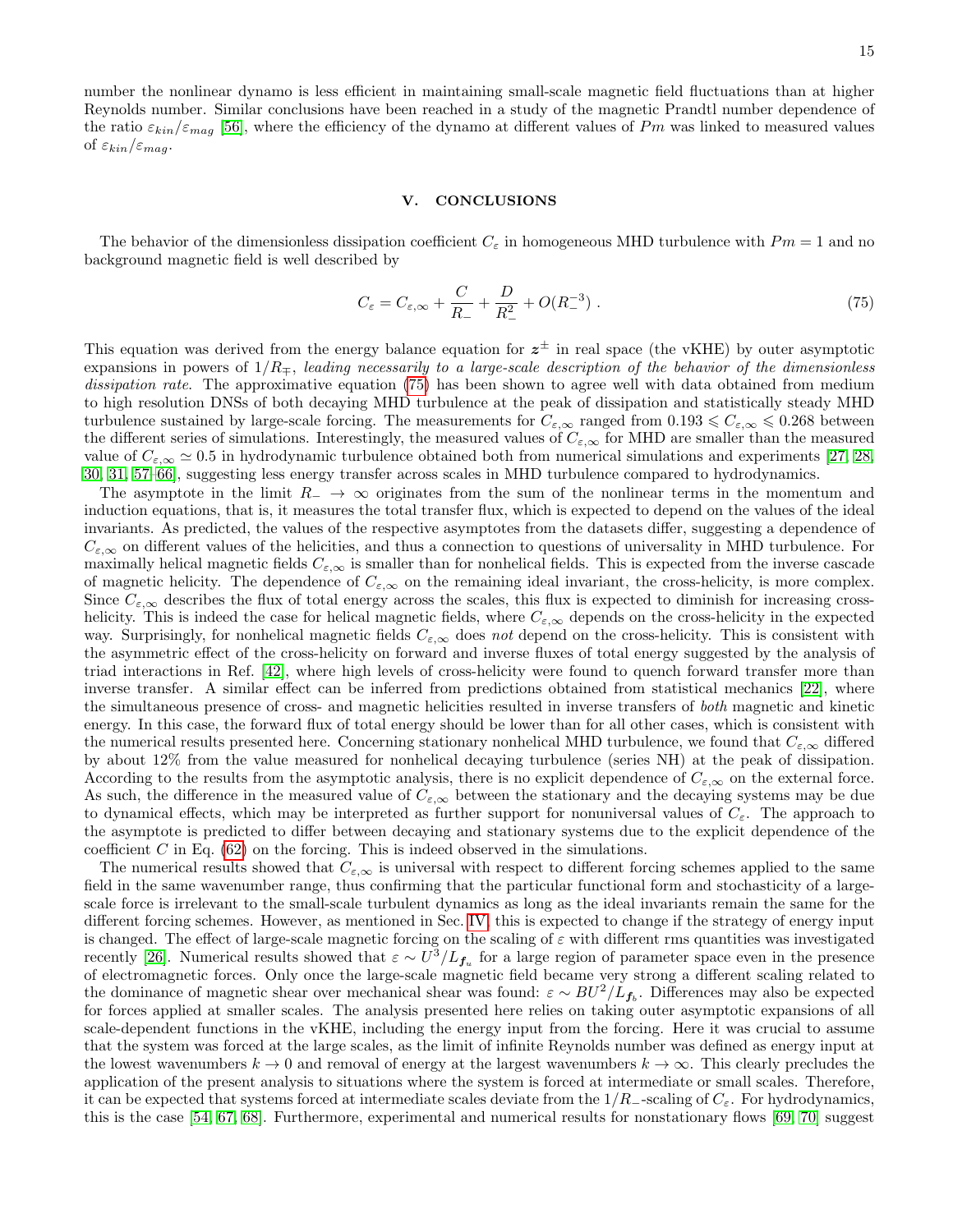even further variance possibly due to the influence of the time-derivative of the second-order structure function in the vKHE.

The results presented here were restricted to homogeneous MHD turbulence at  $Pm = 1$  without a mean magnetic field. In general, further variance in the measured value for  $C_{\varepsilon,\infty}$  is expected depending on e.g. the magnetic Prandtl number [\[56\]](#page-16-30) or the influence of a background magnetic field. The presence of a background magnetic field, which leads to spectral anisotropy and the breakdown of the conservation of magnetic helicity [\[71\]](#page-17-1), will introduce several difficulties to be overcome when generalizing the analytical approach. The spectral flux will then depend on the direction of the mean field [\[12,](#page-16-13) [72\]](#page-17-2) and a more generalized description and role for the magnetic helicity would be needed [\[73,](#page-17-3) [74\]](#page-17-4). Other questions concern the generalization of this approach to MHD flows with magnetic Prandtl numbers  $Pm \neq 1$ , the effect of compressive fluctuations or the influence of other vector field correlations on the dissipation rate and/or the approach to the asymptote as observed by Dallas and Alexakis [\[10\]](#page-15-3).

### VI. ACKNOWLEDGMENTS

We thank V. Dallas for useful discussions. A. B. acknowledges support from the UK Science and Technology Facilities Council, M. L. received support from the UK Engineering and Physical Sciences Research Council (EP/K503034/1) and E. E. G. was supported by a University of Edinburgh Physics and Astronomy Fellowship. This work has made use of the resources provided by the UK National Supercomputing facility ARCHER, (<http://www.archer.ac.uk>), made available through the Edinburgh Compute and Data Facility (ECDF, <http://www.ecdf.ed.ac.uk>). The research leading to these results has received funding from the European Union's

#### <span id="page-15-5"></span>Appendix A: Gauge independence of Equation [\(9\)](#page-2-0)

In order to prove that Eq.  $(9)$  is correct for an arbitrary choice of gauge, we first express the current density j in terms of the vector potential a

$$
\mathbf{j} = \nabla \times (\nabla \times \mathbf{a}) = -\Delta \mathbf{a} + \nabla (\nabla \cdot \mathbf{a}) \tag{A1}
$$

which holds in any gauge. In Fourier space this relation becomes

Seventh Framework Programme (FP7/2007-2013) under grant agreement No. 339032.

$$
\hat{j} = k^2 \hat{a} + i k (ik \cdot \hat{a}),\tag{A2}
$$

hence one obtains

$$
\int_{\Omega} d\mathbf{k} \left\langle \frac{1}{k^2} \hat{\mathbf{j}} \cdot \hat{\mathbf{b}}^* \right\rangle = \int_{\Omega} d\mathbf{k} \left\langle \left( \hat{\mathbf{a}} + \frac{i\mathbf{k}}{k^2} (i\mathbf{k} \cdot \hat{\mathbf{a}}) \right) \cdot \hat{\mathbf{b}}^* \right\rangle = \int_{\Omega} d\mathbf{k} \left\langle \hat{\mathbf{a}} \cdot \hat{\mathbf{b}}^* \right\rangle = H_m , \qquad (A3)
$$

since  $\boldsymbol{b}$  is a solenoidal vector field. Equation [\(9\)](#page-2-0) now follows by writing the Fourier coefficients of the magnetic field and the current density in the Elsässer formulation

$$
\hat{\boldsymbol{b}} = \frac{\hat{\boldsymbol{z}}^+ - \hat{\boldsymbol{z}}^-}{2} \quad \text{and} \quad \hat{\boldsymbol{j}} = i\boldsymbol{k} \times \hat{\boldsymbol{b}} = i\boldsymbol{k} \times \frac{\hat{\boldsymbol{z}}^+ - \hat{\boldsymbol{z}}^-}{2} \ . \tag{A4}
$$

- <span id="page-15-0"></span>[1] A. N. Kolmogorov, C. R. Acad. Sci. URSS 30, 301 (1941).
- <span id="page-15-1"></span>[2] P. S. Iroshnikov, Soviet Astronomy 7, 566 (1964).
- [3] R. H. Kraichnan, Phys. Fluids 8, 1385 (1965).
- [4] P. Goldreich and S. Sridhar, Astrophys. J. 438, 763 (1995).
- [5] S. Boldyrev, ApJ 626, L37 (2005).
- [6] S. Boldyrev, Phys. Rev. Lett. 96, 115002 (2006).
- [7] A. Beresnyak and A. Lazarian, ApJL 640, L175 (2006).
- [8] J. Mason, F. Cattaneo, and S. Boldyrev, Phys. Rev. Lett. 97, 255002 (2006).
- <span id="page-15-2"></span>[9] G. Gogoberidze, Phys. Plasmas 14, 022304 (2007).
- <span id="page-15-3"></span>[10] V. Dallas and A. Alexakis, Phys. Fluids **25**, 105106 (2013).
- <span id="page-15-4"></span>[11] V. Dallas and A. Alexakis, Phys. Rev. E 88, 063017 (2013).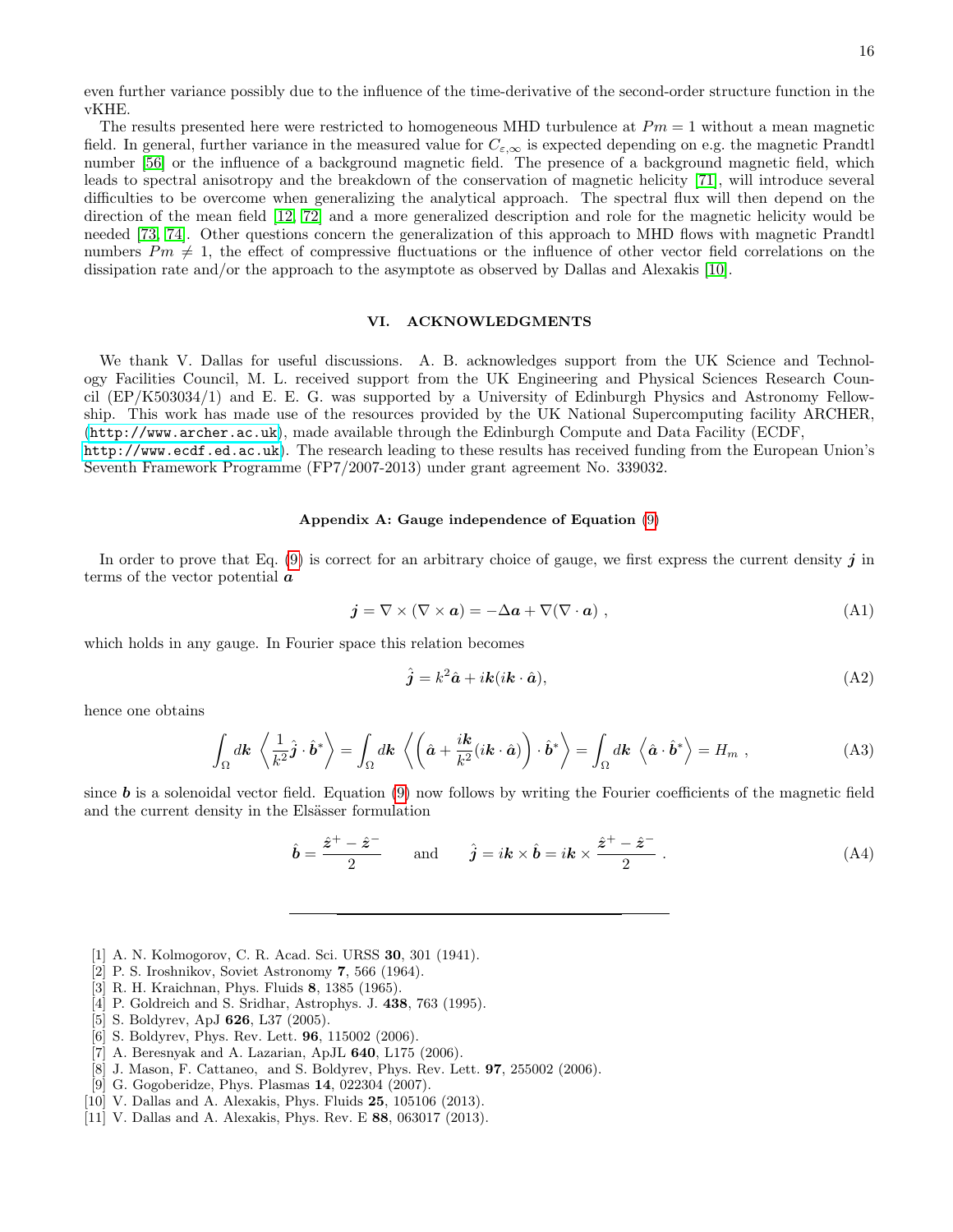- <span id="page-16-13"></span>[12] M. Wan, S. Oughton, S. Servidio, and W. H. Matthaeus, J. Fluid Mech. 697, 296 (2012).
- [13] A. A. Schekochihin, S. C. Cowley, and T. A. Yousef, in IUTAM Symposium on Computational Physics and New Perspectives in Turbulence, edited by Y. Kaneda (Springer, Berlin, 2008) pp. 347–354.
- [14] P. D. Mininni, Annu. Rev. Fluid Mech. 43, 377 (2011).
- [15] R. Grappin, A. Pouquet, and J. Léorat, Astron. Astrophys. 126, 51 (1983).
- [16] A. Pouquet and P. Mininni and D. Montgomery and A. Alexakis, in IUTAM Symposium on Computational Physics and New Perspectives in Turbulence, edited by Y. Kaneda (Springer, 2008) pp. 305–312.
- [17] A. Beresnyak, Phys. Rev. Lett. **106**, 075001 (2011).
- [18] S. Boldyrev, J. C. Perez, J. E. Borovsky, and J. J. Podesta, Astrophys. J. 741, L19 (2011).
- [19] R. Grappin and W.-C. Müller, Phys. Rev. E **82**, 026406 (2010).
- [20] E. Lee, M. E. Brachet, A. Pouquet, P. D. Mininni, and D. Rosenberg, Phys. Rev. E 81, 016318 (2010).
- <span id="page-16-0"></span>[21] S. Servidio, W. H. Matthaeus, and P. Dmitruk, Phys. Rev. Lett. 100, 095005 (2008).
- <span id="page-16-1"></span> $[22]$  U. Frisch, A. Pouquet, J. Léorat, and A. Mazure, J. Fluid Mech. 68, 769 (1975).
- $[23]$  A. Pouquet, U. Frisch, and J. Léorat, J. Fluid Mech. 77, 321 (1976).
- [24] A. Pouquet and G. S. Patterson, J. Fluid Mech. 85, 305 (1978).
- <span id="page-16-16"></span>[25] D. Biskamp, *Nonlinear Magnetohydrodynamics.*, 1st ed. (Cambridge University Press, 1993).
- <span id="page-16-2"></span>[26] A. Alexakis, Phys. Rev. Lett. **110**, 084502 (2013).
- <span id="page-16-3"></span>[27] K. R. Sreenivasan, Phys. Fluids 27, 1048 (1984).
- <span id="page-16-31"></span>[28] K. R. Sreenivasan, Phys. Fluids 10, 528 (1998).
- [29] W. D. McComb, Homogeneous, Isotropic Turbulence: Phenomenology, Renormalization and Statistical Closures (Oxford University Press, 2014).
- <span id="page-16-5"></span>[30] W. D. McComb, A. Berera, S. R. Yoffe, and M. F. Linkmann, Phys. Rev. E 91, 043013 (2015).
- <span id="page-16-32"></span>[31] P. K. Yeung, X. M. Zhai, and K. R. Sreenivasan, PNAS 112, 1263312638 (2015).
- <span id="page-16-4"></span>[32] S. Jagannathan and D. A. Donzis, J. Fluid Mech. 789, 669 (2016).
- <span id="page-16-6"></span>[33] P. D. Mininni and A. G. Pouquet, Phys. Rev. E. 80, 025401 (2009).
- <span id="page-16-7"></span>[34] V. Dallas and A. Alexakis, Astrophys. J. 788, L36 (2014).
- <span id="page-16-8"></span>[35] M. F. Linkmann, A. Berera, W. D. McComb, and M. E. McKay, Phys. Rev. Lett. 114, 235001 (2015).
- <span id="page-16-9"></span>[36] H. Politano and A. Pouquet, Phys. Rev. E **57**, R21 (1998).
- <span id="page-16-10"></span>[37] W. M. Elsässer, Phys. Rev. **79**, 183 (1950).
- <span id="page-16-11"></span>[38] S. Chandrasekhar, Proc. Roy. Soc. London. Series A 204, 435 (1951).
- <span id="page-16-12"></span>[39] The scaling is ill-defined for the (measure zero) cases  $u = \pm b$ , which correspond to exact solutions to the MHD equations where the nonlinear terms vanish. Thus no turbulent transfer is possible, and these cases are not amenable to an analysis which assumes nonzero energy transfer [\[36\]](#page-16-9).
- <span id="page-16-14"></span>[40] E. A. Novikov, Soviet Physics JETP 20, 1290 (1965).
- <span id="page-16-15"></span>[41] T. S. Lundgren, Phys. Fluids 14, 638 (2002).
- <span id="page-16-17"></span>[42] M. F. Linkmann, A. Berera, M. E. McKay, and J. Jäger, J. Fluid Mech. **791**, 61 (2016).
- <span id="page-16-18"></span>[43] A. Berera and M. F. Linkmann, Phys. Rev. E 90, 041003(R) (2014).
- <span id="page-16-19"></span>[44] M. Linkmann, Self-organisation in (magneto)hydrodynamic turbulence, Ph.D. thesis, University of Edinburgh (2016).
- <span id="page-16-20"></span>[45] A. Brandenburg, Astrophys. J. **550**, 824 (2001).
- <span id="page-16-21"></span>[46] V. Dallas and A. Alexakis, Phys. Fluids **27**, 045105 (2015).
- <span id="page-16-22"></span>[47] G. Sahoo, P. Perlekar, and R. Pandit, New Journal of Physics 13, 013036 (2011).
- <span id="page-16-24"></span>[48] W. D. McComb, M. F. Linkmann, A. Berera, S. R. Yoffe, and B. Jankauskas, J. Phys. A: Math. Theor. 48, 25FT01 (2015).
- <span id="page-16-25"></span>[49] M. F. Linkmann and A. Morozov, Phys. Rev. Lett. 115, 134502 (2015).
- <span id="page-16-26"></span>[50] W. C. M¨uller, S. K. Malapaka, and A. Busse, Phys. Rev. E 85, 015302 (2012).
- [51] S. K. Malapaka and W.-C. Müller, Astrophys. J.  $778$ , 21 (2013).
- <span id="page-16-27"></span>[52] M. Linkmann and V. Dallas, Phys. Rev. E 94, 053209 (2016).
- <span id="page-16-23"></span>[53] The data is publicly available, <http://dx.doi.org/10.7488/ds/247>.
- <span id="page-16-28"></span>[54] L. Biferale, A. S. Lanotte, and F. Toschi, Phys. Rev. Lett. 92, 094503 (2004).
- <span id="page-16-29"></span>[55] D. Mitra, J. Bec, R. Pandit, and U. Frisch, Phys. Rev. Lett. 94, 194501 (2005).
- <span id="page-16-30"></span>[56] A. Brandenburg, ApJ **791**, 12 (2014).
- <span id="page-16-33"></span>[57] J. Jiménez, A. A. Wray, P. G. Saffman, and R. S. Rogallo, J. Fluid Mech. 255, 65 (1993).
- [58] L.-P. Wang, S. Chen, J. G. Brasseur, and J. C. Wyngaard, J. Fluid Mech. 309, 113 (1996).
- [59] P. K. Yeung and Y. Zhou, Phys. Rev. E 56, 1746 (1997).
- [60] N. Cao, S. Chen, and G. D. Doolen, Phys. Fluids 11, 2235 (1999).
- [61] B. R. Pearson, P. A. Krogstad, and W. van de Water, Phys. Fluids 14, 1288 (2002).
- [62] Y. Kaneda, T. Ishihara, M. Yokokawa, K. Itakura, and A. Uno, Phys. Fluids 15, L21 (2003).
- [63] B. R. Pearson, T. A. Yousef, N. E. L. Haugen, A. Brandenburg, and P. A. Krogstad, Phys. Rev. E 70, 056301 (2004).
- [64] D. A. Donzis, K. R. Sreenivasan, and P. K. Yeung, J. Fluid Mech. 532, 199 (2005).
- [65] W. J. T. Bos, L. Shao, and J.-P. Bertoglio, Phys. Fluids 19, 045101 (2007).
- <span id="page-16-34"></span>[66] P. K. Yeung, D. A. Donzis, and K. R. Sreenivasan, J. Fluid Mech. 700, 5 (2012).
- <span id="page-16-35"></span>[67] C. R. Doering, Annu. Rev. Fl. Mech. 41, 109 (2009).
- <span id="page-16-36"></span>[68] B. Mazzi and J. C. Vassilicos, J. Fluid Mech. **502**, 65 (2004).
- <span id="page-16-37"></span>[69] P. C. Valente, R. Onishi, and C. B. da Silva, Phys. Rev. E 90, 023003 (2014).